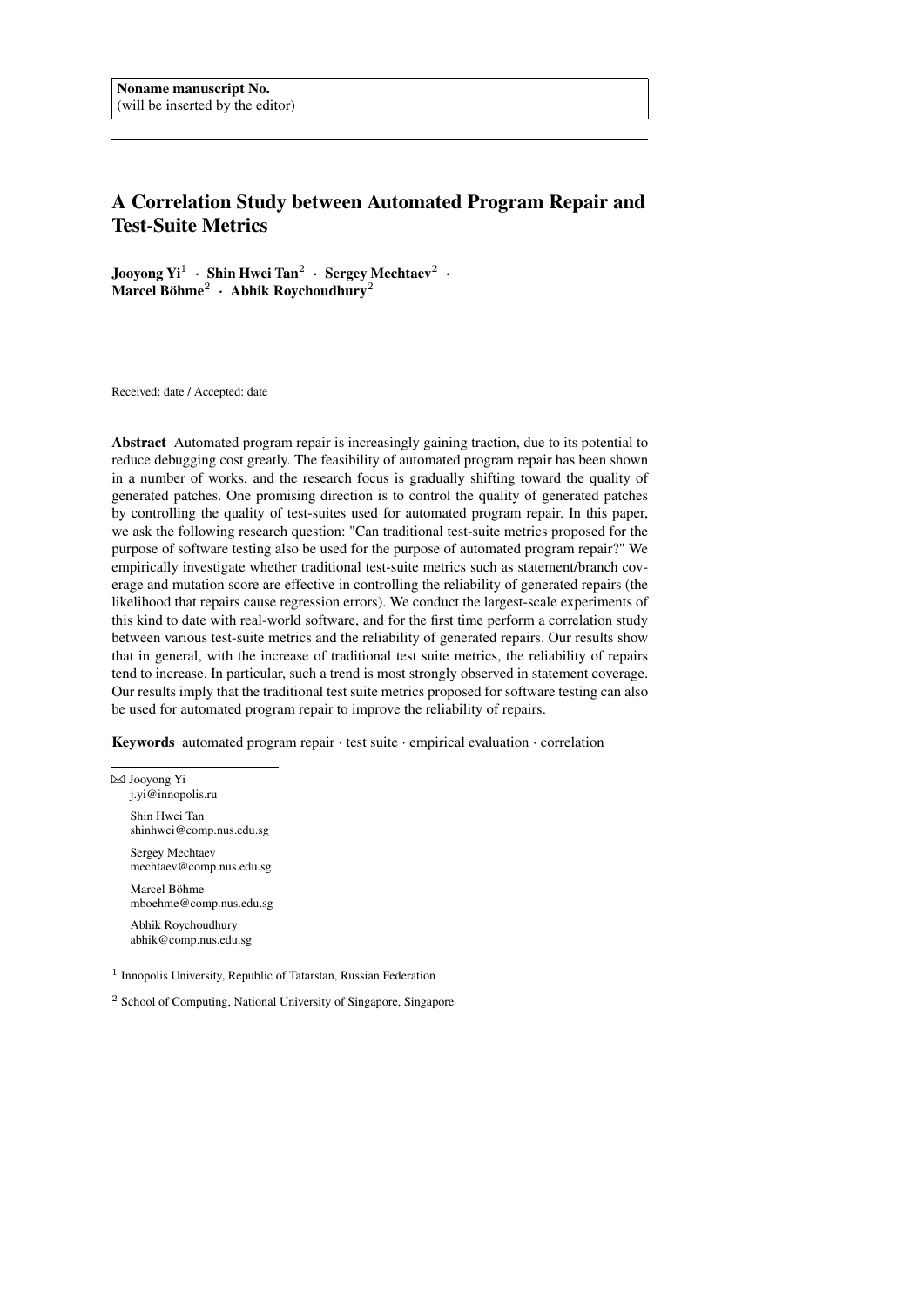# 1 Introduction

The idea of fixing bugs automatically is gaining traction, as evidenced by the emergence of a new research field of "automated program repair". Researchers have experimentally shown that automated program repair is possible for real-world large-scale software such as the PHP interpreter and Heartbleed-containing OpenSSL [\(Le Goues et al, 2012a;](#page-27-0) [Nguyen](#page-28-0) [et al, 2013;](#page-28-0) [Le Goues et al, 2012b;](#page-27-1) [Weimer et al, 2013;](#page-29-0) [Nguyen et al, 2013;](#page-28-0) [Kim et al, 2013;](#page-27-2) [White et al, 2011;](#page-29-1) [Dallmeier et al, 2009;](#page-27-3) [Xuan et al, 2017;](#page-29-2) [Assiri and Bieman, 2014;](#page-26-0) [Pei et al,](#page-28-1) [2014;](#page-28-1) [Debroy and Wong, 2010;](#page-27-4) [Samimi et al, 2012;](#page-29-3) [Qi et al, 2014,](#page-29-4) [2013;](#page-28-2) [Mechtaev et al,](#page-28-3) [2016\)](#page-28-3). Currently, the research focus is gradually shifting from the feasibility of automated program repair to the quality of generated patches [\(Assiri and Bieman, 2014;](#page-26-0) [Smith et al,](#page-29-5) [2015;](#page-29-5) [Qi et al, 2015;](#page-29-6) [Long and Rinard, 2016a\)](#page-28-4). In particular, these latest research results raise a question about how to generate a "correct" patch—a patch that not only passes all tests available to a repair system, but also indeed fixes the bug. Most of the automated program repair approaches use a test-suite as a proxy of software specification, since formal specification is hardly used in the industry. While the fact that software tests are widely available is advantageous, the fact that a test-suite is an incomplete specification can make a generated repair incomplete; there is generally no guarantee that no other new tests will fail a generated repair. This problem of automated program repair is akin to the problem of software testing; even if all available tests pass the software under test, there is generally no guarantee that no other new tests will fail the software under test. Despite this limitation, it is possible to improve software quality by improving the quality of a test-suite. Likewise, *is it possible to control the quality of automatically generated repair by controlling the quality of a test-suite?* This is our key high-level research question we aim to answer in this paper. Apart from this main research question, we also investigate how test-suite metrics affect repairability (repair success rate) and repair time.

To answer our main research question, we conduct large-scale experiments about the correlation between test-suite quality and automated program repair. Our subject programs contain four large-scale real-world programs such as a PHP interpreter and a TIFF image processing library, in addition to a well-known benchmark, SIR [\(Do et al, 2005\)](#page-27-5). In comparison, previous studies (see Section [7.1\)](#page-23-0) were conducted with small student programs or SIR subjects. As a result, we can provide stronger empirical evidences about the correlation between the quality of test-suites and the quality of automatically generated repairs than previous studies. Also, we for the first time compare various test-suite metrics such as statement coverage, branch coverage, test-suite size, and mutation score, with regard to their degrees of correlation (i.e., correlation coefficients) with repair quality. As a result, we can answer whether the traditional test suite metrics proposed for the purpose of software testing are also useful in the context of automated program repair, and which test-suite metric is most effective.

With regard to the quality of automatically generated repairs, we focus on the reliability of a generated repair, that is, whether regressions occur in a repair. Judging whether a repair is correct is often subjective and difficult to be automated in the absence of formal specifications. Previous studies investigate the reliability of repairs instead, because whether a generated repair causes regressions can be checked in an automated way [\(Assiri and Bieman,](#page-26-0) [2014;](#page-26-0) [Ke et al, 2015;](#page-27-6) [Kong et al, 2015;](#page-27-7) [Smith et al, 2015\)](#page-29-5). That is, once a repair is generated, this repair can be tested with a test-universe (held-out test-suite) that contains tests that were not available at the time of generating the repair. If a failing test is found in the testuniverse, it is considered that the repair causes regressions. As in previous studies, we also similarly investigate how often regressions occur to measure the quality of a repair. Mean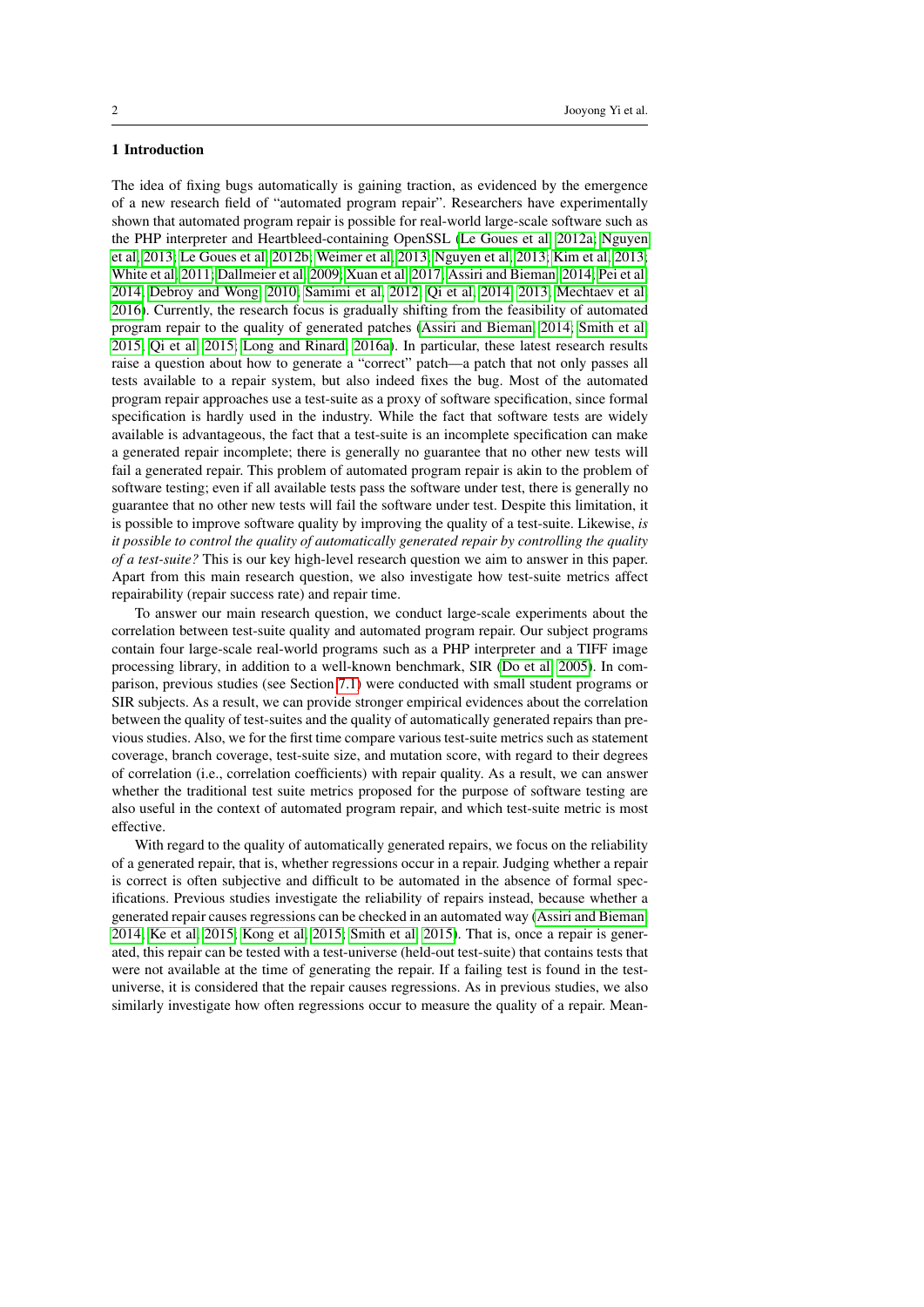while, we obtain automatically generated repairs by running GENPROG [\(Le Goues et al,](#page-27-1) [2012b;](#page-27-1) [Weimer et al, 2013\)](#page-29-0). In total, we collected 3818 repairs from 142 buggy versions of 10 different programs of various sizes (173–1046K LoC), using 14600 randomly sampled test suites. We sample test suites from the whole test cases available in our subjects. While we retrieve the main results from GENPROG-generated repairs, we also conduct smaller scale experiments with another repair tool SEMFIX [\(Nguyen et al, 2013\)](#page-28-0) to see whether our main results extend beyond GENPROG. GENPROG and SEMFIX are first search-based and constraint-based repair tools, respectively. Search-based repair tools navigate a set of repair candidates through a search algorithm until a repair is found, while constraint-based repair tools first construct repair constraints that should be satisfied by a repair and symbolically search for a repair satisfying the repair constraint using a theorem prover. While our experiments may not generalize to all other repair tools, GENPROG, the repair system we mainly use in our study, has been used in many previous studies on automated program repair [\(Smith](#page-29-5) [et al, 2015;](#page-29-5) [Kong et al, 2015;](#page-27-7) [Qi et al, 2015;](#page-29-6) [Le Goues et al, 2012a,](#page-27-0)[b;](#page-27-1) [Weimer et al, 2013;](#page-29-0) [Le Goues et al, 2013\)](#page-28-5). Our experimental results obtained from GENPROG complement the results from earlier studies.

Our results show that in general, the traditional metrics of test-suites, that is, statement coverage, branch coverage, test-suite size, and mutation score, are *negatively correlated* with the likelihood that a generated repair causes a regression. In other words, as the traditional metrics of a test-suite increase, generated repair tend to cause regressions less often. Our result implies that the traditional test suite metrics proposed for software testing can also be used for automated program repair. Among the test-suite metrics we investigate, statement coverage is shown to be most strongly correlated with regression ratio. A practical implication is that to reduce regression ratio, increasing statement coverage is likely to be more effective than improving the other test-suite metrics such as branch coverage. However, it should be noted that the highest correlation of statement coverage does not necessarily imply that a statement coverage-adequate test-suite is better than a branch coverage-adequate test-suite.

In summary, the main contributions of this paper are:

- We for the first time conduct a correlation study of automated program repair with various test-suite metrics such as statement coverage, branch coverage, test-suite size, and mutation score. According to our study, traditional test-suite metrics proposed for software testing are negatively correlated with the likelihood that a generated repair causes regressions. Therefore, improving a test-suite based on traditional test-suite metrics is beneficial both for software testing and automated program repair. Among test-suite metrics we investigate, statement coverage is shown to be most strongly correlated.
- We conduct the largest experiments to date about the correlation between test-suite quality and the performance of automated program repair (in particular, the reliability of repairs). Our subject programs contain four large-scale real-world programs. Our experimental results provide strong empirical evidences that repair quality problem is indeed quite severe (the average regression ratio of 3818 repairs repairs we obtained from GENPROG is 40%), and traditional test suite metrics can be used to control the quality of automatically generated repairs.

Apart from our main contributions, we also report other noteworthy results in this paper. We for the first time investigate the correlation between mutation score and repair quality (regression ratio of repairs). Despite the conceptual similarity of automated program repair to mutation testing, the correlation of mutation score with repair quality is not observed to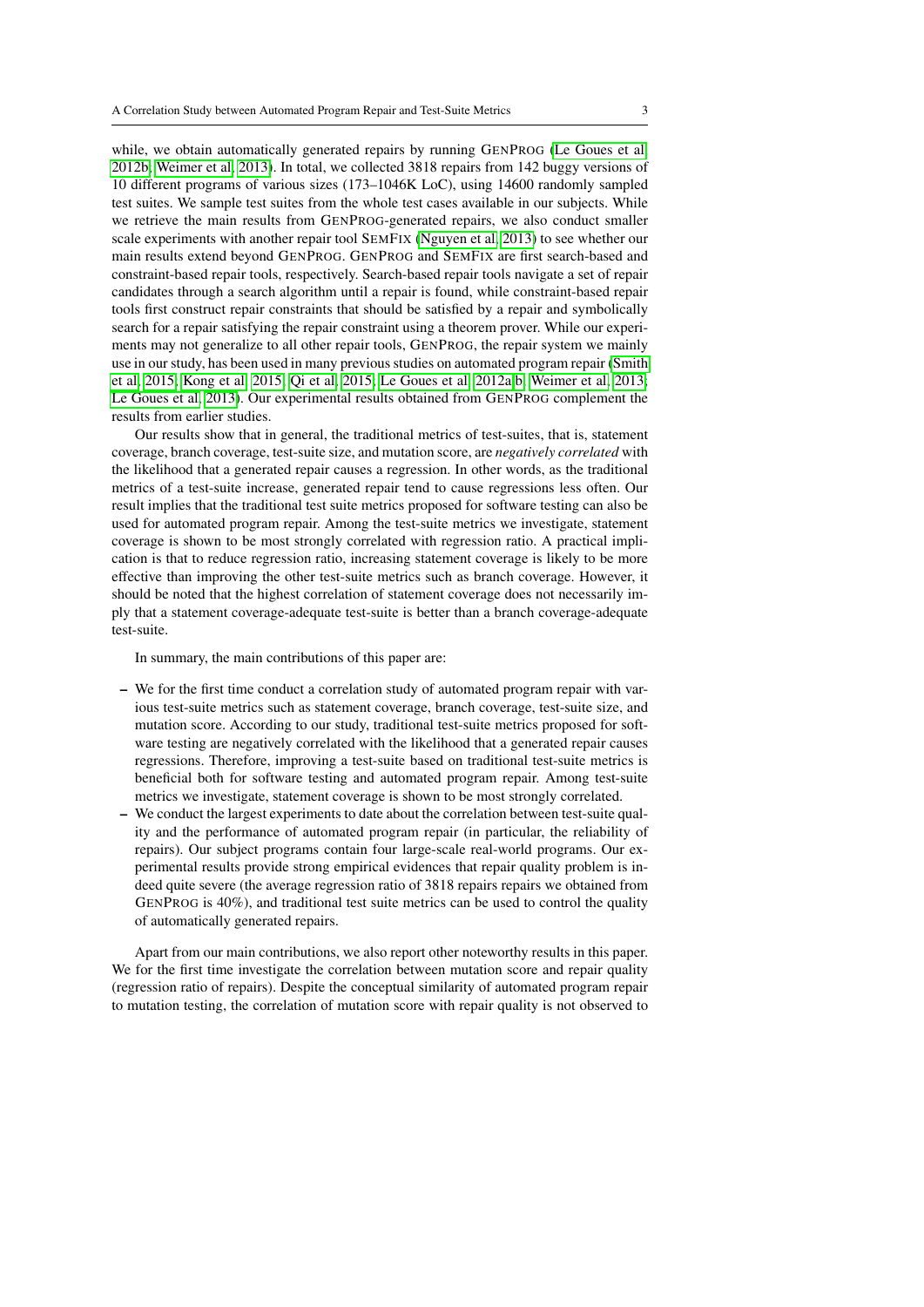be stronger than the correlation of coverage-based metrics. Our new mutation-based metric, capable-tests ratio, is observed to be more strongly correlated with the reliability of repairs in real-world subjects than mutation score. We also investigate how test-suite metrics affect repairability (repair success rate) and repair time. While we could not find a correlation pattern consistent across all subjects, positive correlations between repairability and testsuite metrics (as test-suite metrics increase, repairability increases) and negative correlations between repair time and test-suite metrics (as the test-suite metrics increase, repair time decreases) were observed in some subjects.

# 2 Background

### 2.1 Automated Program Repair

Test-driven program repair tools take as input a buggy program and a test-suite in which at least one of tests fails in the given buggy program. Such tests that fail in the buggy program are called *negative tests*, whereas those that pass are called *positive tests*. The immediate goal of test-driven repair tools is to find an edit of the buggy program that passes all the tests in the provided test-suite. The goal is achieved by first, localizing suspicious program locations, and next, modifying these suspicious parts of the program. This general framework is shared between various test-driven repair tools.<sup>[1](#page-3-0)</sup> The main differences between these repair tools lie in how edits are constructed and how the final edit constituting a repair is searched for. For example, GENPROG and SEMFIX, the two repair tools we use in our study, use two different repair techniques, namely search-based and constraint-based techniques, respectively. A search-based technique constructs edits by syntactically changing the program in various ways (e.g., deleting a statement or copying an existing statement in another program location), and searches for a repair using a search-based technique. Meanwhile, a constraintbased technique first constructs repair constraints that should be satisfied by a repair, and then synthesizes a repair satisfying the repair constraint using a theorem prover (typically, an SMT solver). Description about other repair tools are provided in Section [7.2.](#page-24-0)

#### 2.2 Repairs Causing Regressions

Typically, a test-suite used for a test-driven program repair tool consists of a small number of negative tests and a relatively large number of positive tests. While negative tests set a goal of repairing the given buggy program, positive tests serve as anti-goals; they filter out hazardous repair candidates, that is, those that pass negative tests but fail one of positive tests. Still, due to the incomplete nature of tests (not all desirable behaviors of software are tested), a test-driven repair tool runs the risk of generating repairs causing regressions.

#### 2.3 On Mutation Testing and Automated Program Repair

Mutation testing is a systematic method to measure the fault detection ability of a test-suite [\(Jia and Harman, 2011\)](#page-27-8). In mutation testing, a given program is modified (mutated) in various ways by applying mutation operators at various program locations. These modified

<span id="page-3-0"></span> $1$  One exception is DirectFix [\(Mechtaev et al, 2015\)](#page-28-6) where fault localization and edit parts are fused.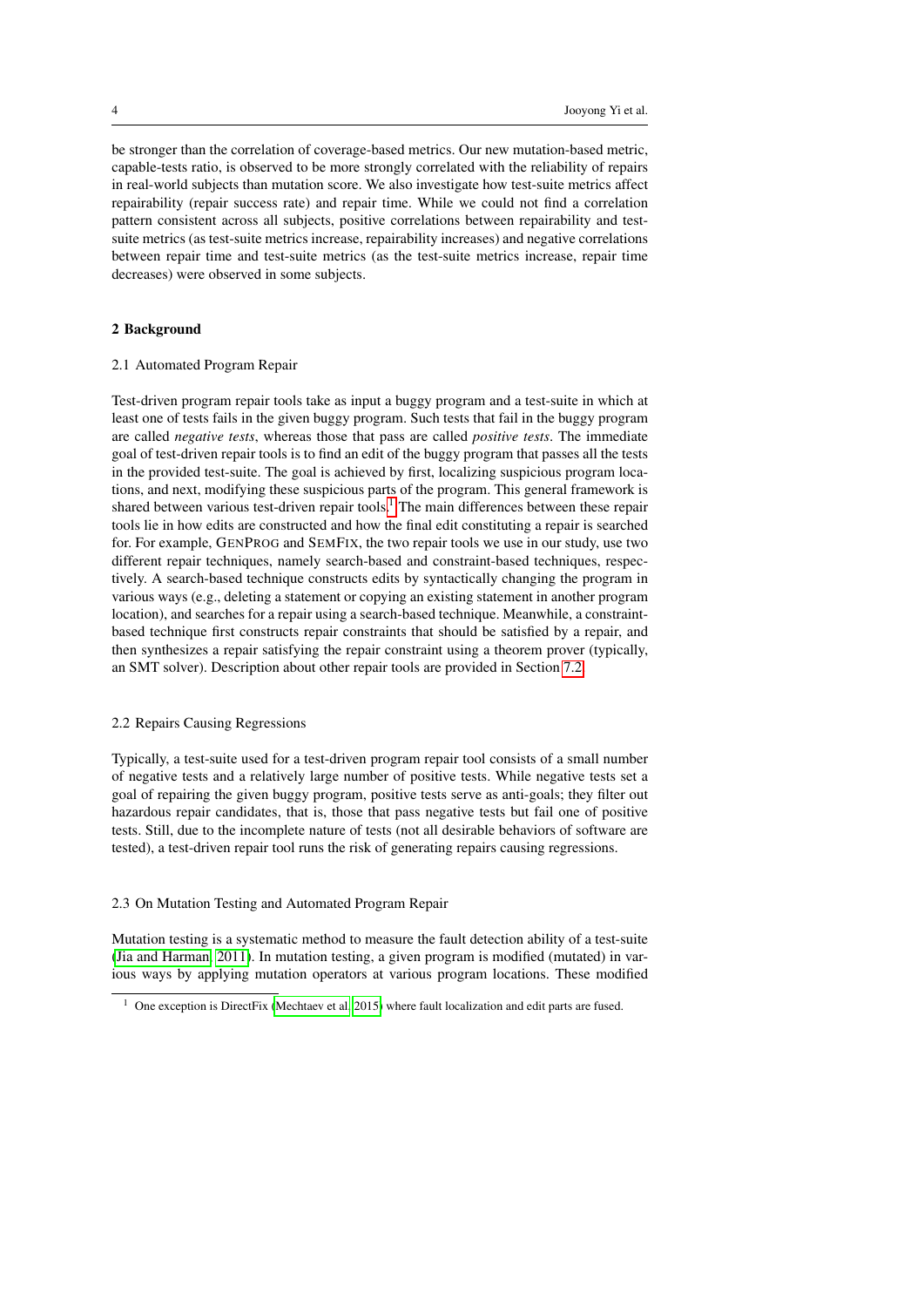<span id="page-4-1"></span>

Fig. 1: The cross marks represent the tests in a test-suite. Crossing over a cross mark means that the mutant fails the corresponding test.

programs (mutants) represent potential faulty programs. Then, the fault detection ability of a test-suite T<sub>S</sub> is measured as the *mutation score* of T<sub>S</sub>, which is the ratio of the num-ber of killed mutants<sup>[2](#page-4-0)</sup> over the total number of non-equivalent (i.e., semantically different) mutants.

Automated program repair has similarities to mutation testing. It can be viewed that automated program repair "mutates" the original program, this time in an attempt to find a repair. As in mutation testing, mutants that fail to pass all tests in the provided test-suite are considered buggy (hence, incorrect repairs). This conceptual similarity between mutation testing and automated program repair suggests the plausibility of using the mutation score to measure the quality of a test-suite not only for mutation testing but also for automated program repair. Just as a higher mutation score is associated with a better fault-detection ability in mutation testing, it appears plausible to associate a higher mutation score with a better ability to guide a reliable repair.

There is not only similarity but also duality between mutation testing and automated program repair. As pointed out by [Weimer et al](#page-29-0) [\(2013\)](#page-29-0), "our confidence in mutant testing increases with the set of *non-redundant mutants* considered, but our confidence in the quality of a program repair gains increases with the set of *non-redundant tests*." Note that mutation score measures the non-redundancy of killed mutants, not the non-redundancy of tests capable of killing mutants. We introduce a new metric called *capable-tests ratio* in the next section that measures the non-redundancy of capable tests.

#### 3 Research Questions

The key high-level research question of this study is whether it is possible to control the quality of automatically generated repair by controlling the quality of a test-suite. To address this question quantitatively, we investigate the *correlation* between the quality of a test-suite and the quality of an automatically generated repair. If a positive correlation is found, the use of a high-quality test suite is likely to lead to a high-quality repair. Thus, our first research question is:

<span id="page-4-0"></span><sup>&</sup>lt;sup>2</sup> A mutant m is considered killed when the test result of m for at least on test in the provided test-suite is different from the test result of the original program for the same test.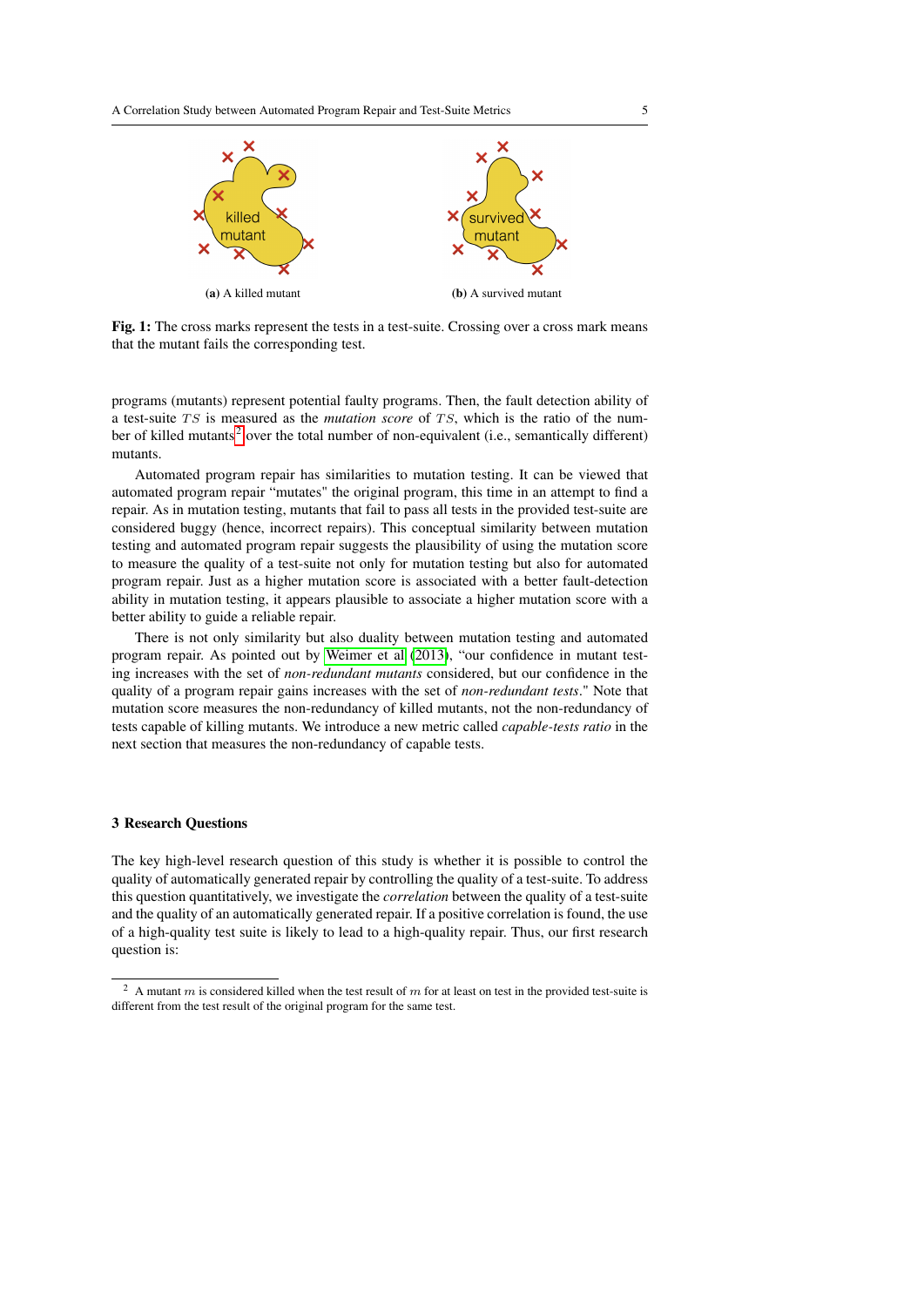<span id="page-5-1"></span>

Fig. 2: The dots represent the tests in the test-universe, while the cross marks represent the tests in a test-suite used to guide automated program repair. Crossing over a dot or a cross mark means that the repair fails the corresponding test.

Research Question 1: Is there a positive correlation between the quality of a test-suite and the quality of an automatically generated repair?

However, this research question should be refined, because it does not state how to measure the quality of a test-suite and the quality of a generated repair. We first describe how we measure them, before refining the research question.

Measuring Test-Suite Quality with Traditional Metrics and Capable-Tests Ratio. We measure the quality of a test-suite using the following five kinds of test-suite metrics: (1) statement coverage, (2) branch coverage, (3) test-suite size, (4) mutation score, and (5) capable-tests ratio. All metrics except for the last one are traditional test-suite metrics. The last metric—capable-tests ratio—is a new metric we introduce in this paper to complement a potential shortcoming of the mutation score which will be described shortly. Fig. [1](#page-4-1) pictorially describes mutation testing. The tests in a provided test-suite (represented with cross marks in the figure) guard the program against regression-causing changes (represented with a mutant that crosses over a cross mark). We hypothesize that the more the provided testsuite TS contains tests that kill one of mutants (we call such tests *capable tests*), the more likely TS can prevent regression-causing repairs. However, mutation score does not measure the percentage of capable tests in a test-suite; it only shows the percentage of killed mutants, and adding or removing tests killing no mutant does not change the mutation score of the test-suite. To complement this shortcoming of the mutation score, we introduce a new metric *capable-tests ratio* we define as the following: The capable-tests ratio of a test-suite  $TS$  is the ratio of the number of capable tests in  $TS$ , that is the number of tests that kill at least one mutant, over the total number of tests in TS.

Measuring Repair Quality. Meanwhile, we measure the quality of repair from the perspective of reliability. We deem a repair  $R$  to be reliable if there is no regression detected when testing  $R$  with its test-univers[e.](#page-5-0)<sup>3</sup> Note that the test-universe is the superset of a test-suite used to drive automated repair. In Fig. [2,](#page-5-1) both repairs (the shaded areas) are valid because they pass all tests in a given test-suite, represented with the cross marks in the figure. However, the one in Fig. [2\(a\)](#page-5-1) is unreliable because it fails some tests in the test-universe (the dots).

<span id="page-5-0"></span><sup>&</sup>lt;sup>3</sup> Only positive tests are considered; an output change for negative tests is not a regression.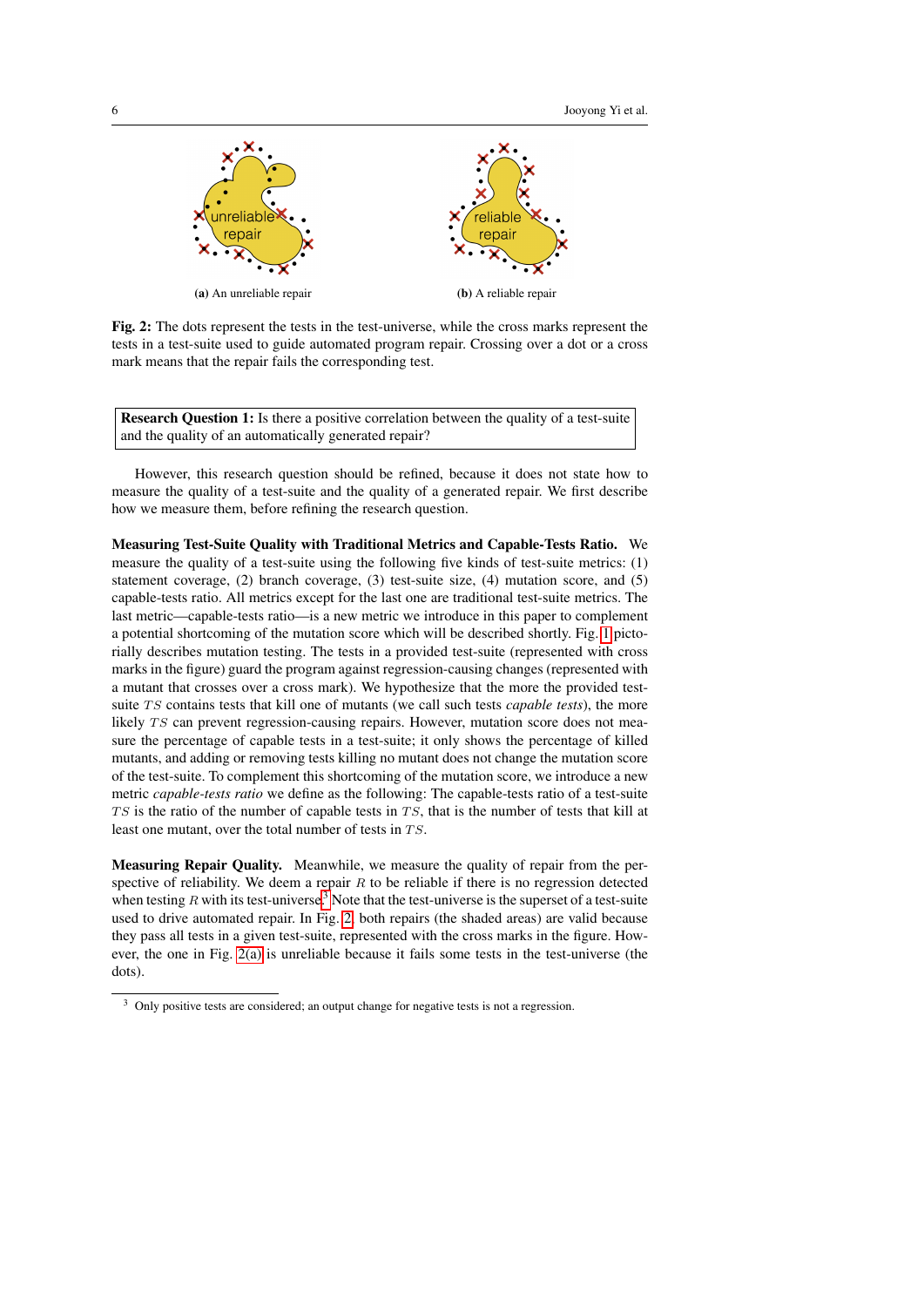<span id="page-6-0"></span>

Fig. 3: A scatter plot that illustrates the correlation between the mutation score (the MUT\_SCORE axis) and the regression ratio (the Reg\_Ratio axis). Coordinate (0.55, 62/97) of the plot describes the following. First, among test-suites with which repairs are successfully generated, there are 97 test-suites whose mutation scores are not greater than 0.55. Second, out of these 97 cases, a regression is detected in 62 cases. Similarly, coordinate (0.79, 347/970) describes that there are 970 test-suites whose mutation scores are not greater than 0.79, and a regression is detected in 347 cases.

Based on the preceding concept of a reliable repair, we evaluate the reliability of repairs through *regression ratio*, which is computed as the number of regression-causing repairs over the total number of repairs obtained with the test-suites under investigation. Note that for each pair of a test-suite TS and a repair R generated with TS, we record whether regression is observed in  $R$  when tested against the test-universe. Our primary goal in this paper is to examine the correlations between the reliability of repairs and various test-suite metrics. We compute regression ratio at each metric score as follows. First, we collect repairs, each of which is generated with a test-suite whose metric is not greater than the score under investigation; for example, to compute the regression ratio at mutation score 0.5, we collect repairs generated with test-suites whose mutation scores are not greater than 0.5. Subsequently, we proceed to count how many of these repairs cause regressions when tested with the test-universe. Formally, the following formula is used to calculate the regression ratio at metric score s.

$$
\frac{|\{TS \mid repaired(TS) \land metric \leq s \land regression(TU)\}|}{|\{TS \mid repaired(TS) \land metric \leq s\}|},
$$

where TS and TU represent a test-suite and a test-universe, respectively (note that TS  $\subset$  $TU$ ). In the formula, predicate  $repaired(TS)$  represents that a repair is successfully generated within the timeout when  $TS$  is used to guide automated program repair. Another predicate  $regression(TU)$  means that a regression error is observed when testing the obtained repair with  $TU$ —in other words, regression(TU) is true if there is a test  $t \in TU \setminus TS$  for which the obtained repair fails. By tracking the regression ratio at different metric scores, we can retrieve the correlation between the regression ratio and a test-suite metric. Note that the lower the regression ratio is, the higher reliability of repairs.

Fig. [3](#page-6-0) shows how the regression ratio (the Reg\_Ratio axis) changes as the mutation score (the MUT\_SCORE axis) changes in one of our subjects, tcas. For example, among test-suites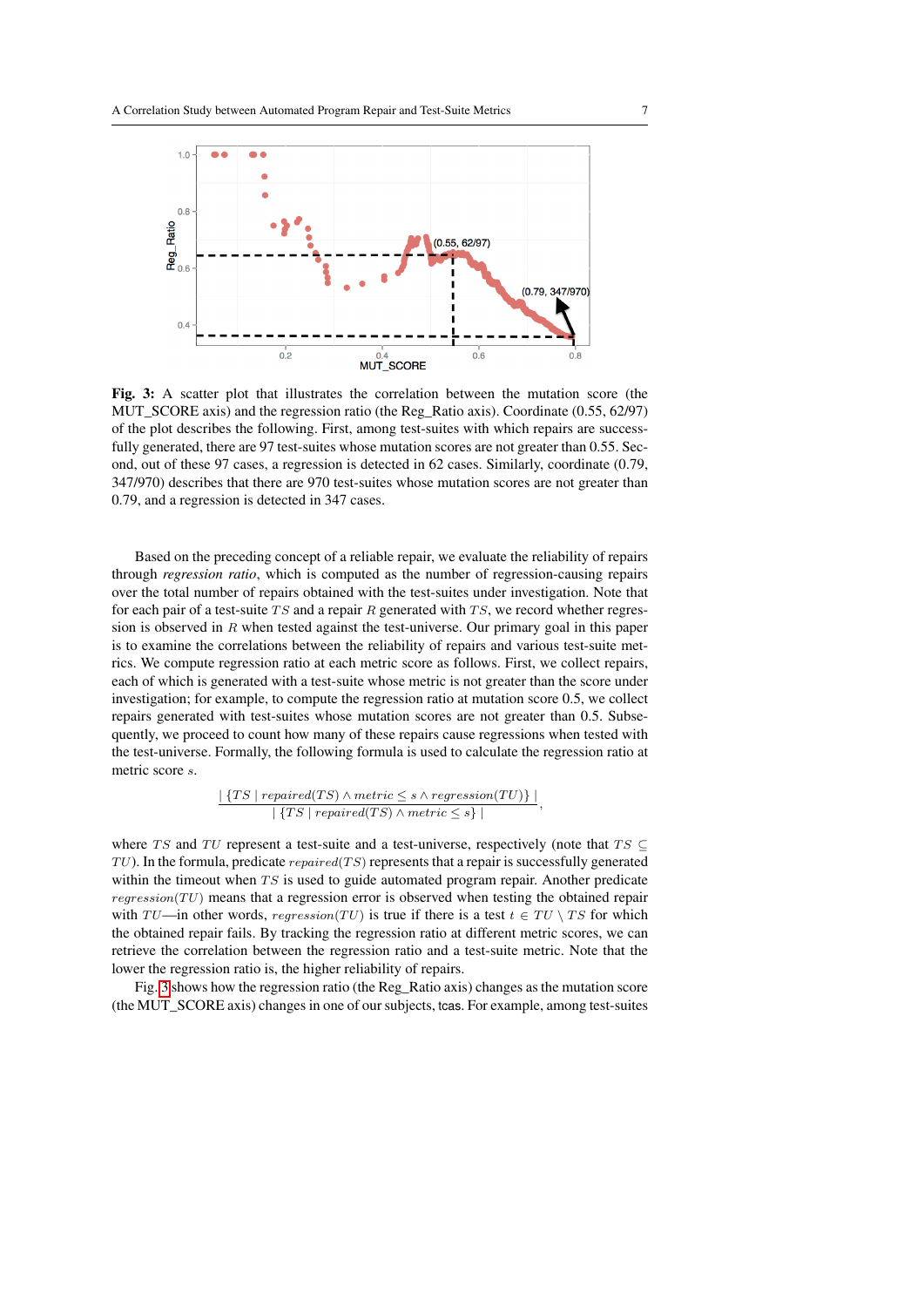with which repairs are successfully generated, there are 97 test-suites whose mutation score is not greater than 0.55, and a regression is detected in 62 cases out of those 97 cases. By increasing the mutation score threshold to 0.79, we can consider 873 more test-suites, in the majority of which a regression is not detected, as evidenced by a lower regression ratio there (347/970).

Now that we described how we measure the quality of a test-suite and a repair, we now refine our Research Question 1 as follows:

<span id="page-7-0"></span>Research Question 1 (Refined): Is there a *negative correlation* between the *metrics* of a test-suite and the *regression ratio* of automatically generated repairs? In other words, are generated repairs *less likely* to cause regressions, as test-suite metrics increase?

Correlation analysis can not only show a general tendency about how test-suite metrics are associated with the quality of repairs, it can also be used to see which test-suite metric is most strongly associated with the quality of repairs, by comparing the correlation coefficients of different test-suite metrics. We thus ask the following research question.

<span id="page-7-1"></span>Research Question 2: Which test-suite metric is most strongly correlated with the regression ratio of automatically generated repairs?

Answering this research question can be practically important. Imagine that a test-suite available for automated program repair is neither statement coverage-adequate nor branch coverage-adequate. Which would be more beneficial between improving statement coverage and branch coverage, in terms of improving the likelihood of obtaining a regression-free repair? It would be more cost-effective to improve a test-suite metric which is more strongly negatively correlated with the regression ratio of repairs.

Meanwhile, a higher-quality test suite may impose stricter restrictions on repair generation. In other words, it may be more difficult to find a repair that satisfies more stricter constraints imposed by a higher-quality test suite. We therefore evaluate whether the repairability of automated program repair is negatively correlated with test-suite metrics.

<span id="page-7-2"></span>Research Question 3: Is there a *negative* correlation between the *metrics* of a test-suite and the *repairability* of automated program repair? In other words, should repairability be sacrificed in an attempt to obtain a higher-quality repair via a higher-quality testsuite?

We compute repairability at each metric score in a similar way to how we compute regression ratio. First, we collect test-suites, each of which has a metric not greater than the score under investigation; for example, to compute the repairability at mutation score 0.5, we collect test-suites whose mutation scores are not greater than 0.5. Subsequently, we proceed to count how many of these test-suites succeed to generate a repair within the time budget. Formally, the following formula is used to calculate repairability at metric score s.

$$
\frac{|\{TS \mid metric \leq s \land repaired(TS)\}|}{|\{TS \mid metric \leq s\}|},
$$

where predicate  $repaired(TS)$  represents that a repair is successfully generated within 1 hour when test-suite  $TS$  is used to guide automated program repair.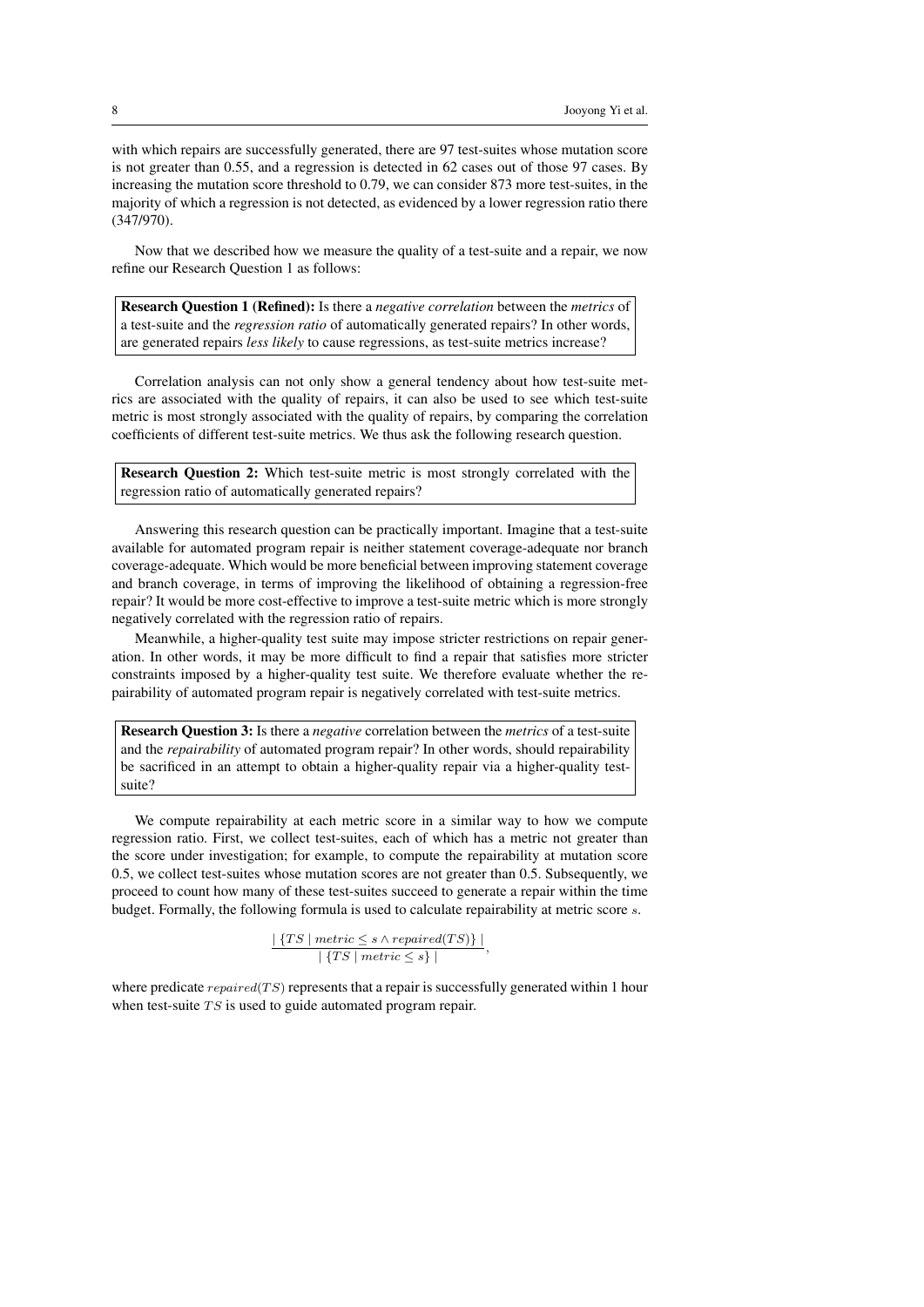<span id="page-8-0"></span>Table 1: Subjects of our experiments (6 SIR subjects in the top and 4 non-SIR subjects in the bottom); Column "LOC" shows the lines of code, column "Versions" the numbers of buggy versions, column "Test-Universe Size" the number of tests in the test universe of each subject, column "Test-Suites" the number of test suites we constructed by sampling the test universe, and column "Test-Suite Size" the range of the number of tests in the test-suite of each subject.

| Subject       | LOC   | Versions | Test-Universe Size | <b>Test-Suites</b> | <b>Test-Suite Size</b> |
|---------------|-------|----------|--------------------|--------------------|------------------------|
| tcas          | 173   | 41       | 1608               | 4100               | $1 - 100$              |
| tot info      | 565   | 23       | 1052               | 2300               | $1 - 100$              |
| print tokens  | 726   |          | 4130               | 700                | $1 - 100$              |
| print tokens2 | 570   | 10       | 4115               | 1000               | $1 - 100$              |
| schedule      | 412   | 9        | 2650               | 900                | $1 - 100$              |
| schedule2     | 374   | 9        | 2710               | 900                | $1 - 100$              |
| php           | 1046K | 21       | 200                | 2100               | $1 - 100$              |
| libtiff       | 77K   | 11       | 78                 | 1100               | $1 - 78$               |
| grep          | 9.4K  | 5        | 1582               | 900                | $1 - 100$              |
| findutils     | 18K   | 6        | 82                 | 600                | $1 - 82$               |
| Total         |       | 142      | 18207              | 14600              |                        |

In addition to repairability, repair time—the time taken to generate a repair—may be affected by the quality of a test-suite. We thus ask the following similar research question.

<span id="page-8-3"></span>Research Question 4: Is there a *negative* correlation between the *metrics* of a test-suite and repair time? In other words, should more time be spent in an attempt to obtain a higher-quality repair via a higher-quality test-suite?

# 4 Experimental Methodology

### 4.1 Subjects, Test-Universes and Test-Suites

Table [1](#page-8-0) shows our 10 subject C programs of various sizes ranging from 173 LOC to 1046K LOC, as shown in the "LOC" column. Our subjects consist of 6 well-known Siemens programs collected from Software-artifact Infrastructure Repository (SIR) constructed by [Do et al](#page-27-5) [\(2005\)](#page-27-5), 2 real-world programs (php and libtiff) previously used to evaluate GEN-PROG [\(Le Goues et al, 2012a;](#page-27-0) [Weimer et al, 2013\)](#page-29-0), $<sup>4</sup>$  $<sup>4</sup>$  $<sup>4</sup>$  and another 2 real-world programs</sup> (grep and findutils) taken from COREBENCH (Böhme and Roychoudhury,  $2014$ ).<sup>[5](#page-8-2)</sup> We collect real-world subjects that have a large number of tests and multiple buggy versions, and are amenable for automated fix; in php and libtiff, GENPROG are reported to generate repairs in many buggy versions in the previous study [\(Le Goues et al, 2012a\)](#page-27-0). Similarly, buggy versions of grep and findutils are repaired by GENPROG in our pilot experiment. The number of buggy versions of each subject is shown in the "Versions" column. Our subjects contain in

<span id="page-8-1"></span><sup>4</sup> We used the original GENPROG benchmark. At the time of writing this paper, the benchmark was updated after a few problems in the test scripts of php and libtiff are reported in [\(Qi et al, 2015\)](#page-29-6).

<span id="page-8-2"></span><sup>&</sup>lt;sup>5</sup> The grep subject in CoREBench contains real errors unlike the grep in SIR that contains seeded errors.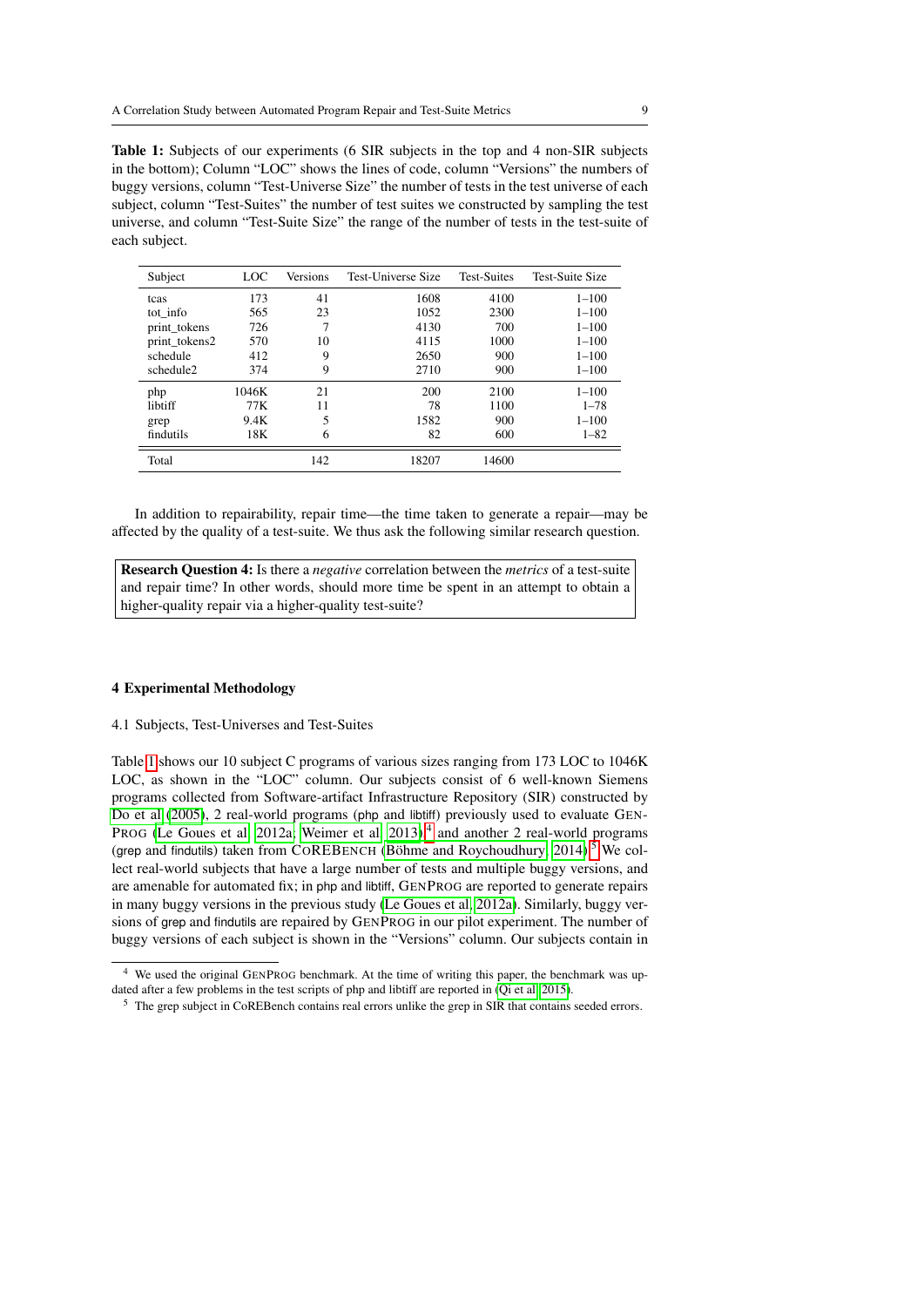total 142 buggy versions, among which the 6 SIR subjects have 99 buggy versions and the 4 non-SIR subjects have 43 buggy versions.

Each of our subjects has a relatively large number of tests, which is our test-universe. The test-universes of our large subjects consist of developer-written tests. Assuming that these tests are well-maintained (which appears to be the case), the tests in the test-universe are likely to be different from each other. In other words, the risk that some tests are identical to each other—which is undesirable because then, the training test-suite and the held-out test-suite can have the same test—is low. Meanwhile, the test-universes of our small subjects are extracted from the SIR benchmark [\(Do et al, 2005\)](#page-27-5), which are generally considered highquality and were used in numerous previous studies.

The "Test-Universe Size" column of Table [1](#page-8-0) shows the total number of tests in the test-universe of each subject.<sup>[6](#page-9-0)</sup> We construct a large number of test-suites by randomly selecting tests from these test-universes (without replacement) at each test-suite-construction iteration. The "Test-Suites" column shows how many test-suites we constructed for each subject. For each buggy version of a subject, we constructed 100 test-suites such that it contains at least one failing test case. Only in grep, we constructed 180 test-suites to collect more repairs; due to the smallest number of buggy versions of grep (5 versions), less number of repairs are obtained from grep. The size of each test-suite is chosen uniformly at random between 1 and 100, except for in libtiff and findutils where the maximum size is the size of the test-universe, that is, 78 and 82, respectively. Note that in our study, we compare experimental results across test-suite metrics, not across subjects. In each subject, we compute diverse test-suite metrics for each test-suite we construct. In total, we prepare 14600 test-suites.

We acknowledge that our simple random test-suite construction method in itself does not distinguish the effect of test-suite size and the effect of other test-suite metrics such as coverage (coverage tends to increase as the size of the test-suite increases). An alternative more controlled test-suite construction method is to construct a set of test-suites of identical size with different levels of coverage, and similarly a set of test-suites of identical coverage with different sizes, although [Namin and Andrews](#page-28-7) [\(2009\)](#page-28-7) reported in their study that it is difficult to obtain such a more ideal set of test-suites. To compensate the shortcoming of our test-suite construction method, we perform ANCOVA (analysis of covariance) and separate out the effect of coverage, similar to the work of [Namin and Andrews](#page-28-7) [\(2009\)](#page-28-7).

#### 4.2 Automated Repair Algorithm

To obtain repairs, we mainly used GENPROG [\(Le Goues et al, 2012a;](#page-27-0) [Weimer et al, 2013\)](#page-29-0), which is also used in previous studies [\(Kong et al, 2015;](#page-27-7) [Smith et al, 2015\)](#page-29-5). We fed GEN-PROG with the 14600 test-suites we prepared. When running GENPROG, we used almost the same configuration parameters as those that were used in an earlier GENPROG experiment [\(Le Goues et al, 2012a\)](#page-27-0). One noteworthy difference is that we used the deterministic repair algorithm of GENPROG [\(Weimer et al, 2013\)](#page-29-0) to minimize randomness during experiments. All experiments were performed by distributing the load on 10 machines, each of which has two Intel Xeon E5520 2.2GHz processors and 24GB of main memory. To obtain a large number of repairs, which is essential for our study, we used relatively short timeout, 1 hour. We obtained in total 3818 repairs.

While GENPROG is the main repair tool we used, we also conducted smaller scale supplementary experiments with another repair tool SEMFIX [\(Nguyen et al, 2013\)](#page-28-0) to see

<span id="page-9-0"></span><sup>6</sup> While php contains 8471 tests, we randomly selected 200 tests out of them to deal with long running time of the php tests.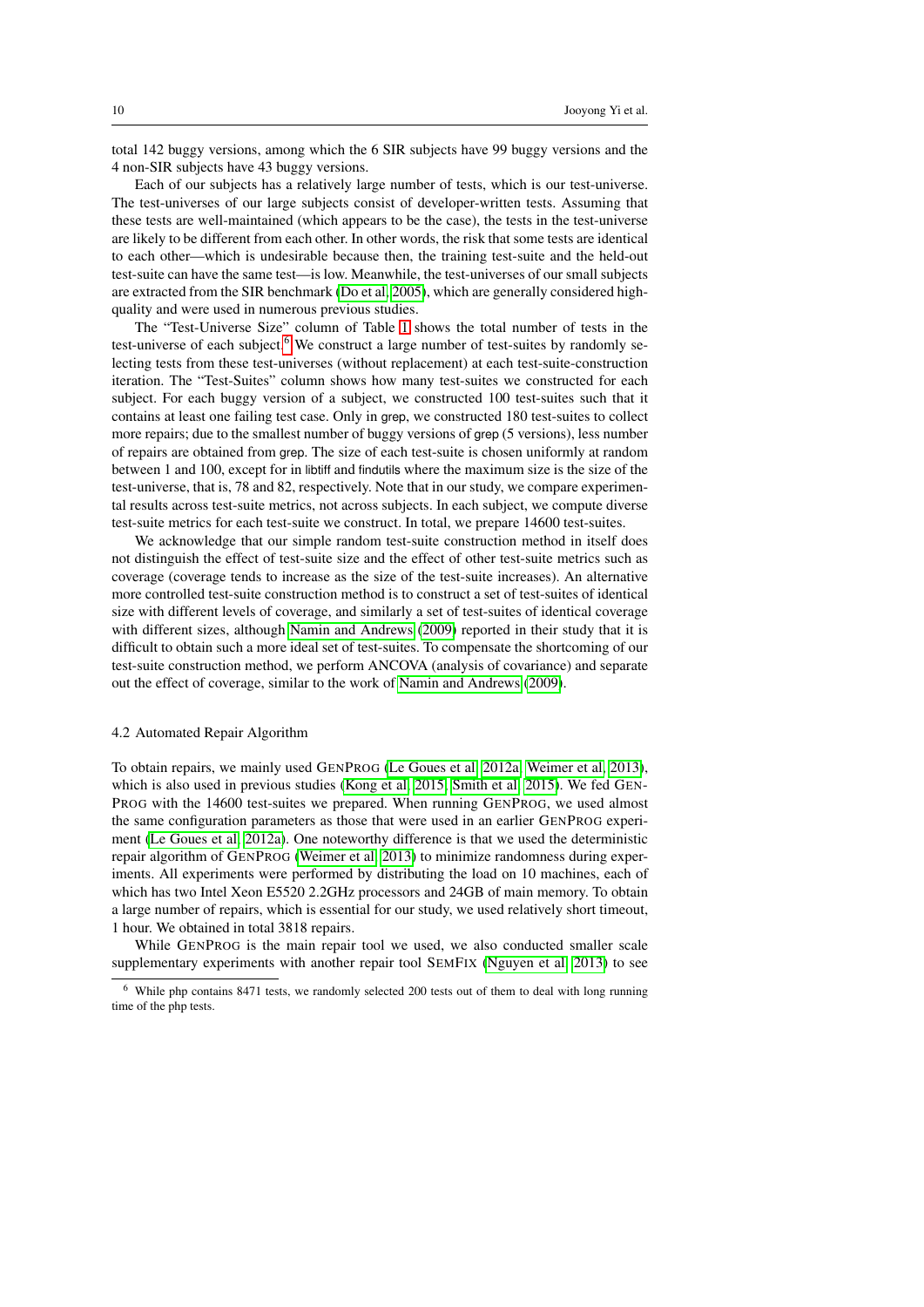whether the results we obtained extend beyond GENPROG. We chose SEMFIX because the repair algorithm of SEMFIX is fundamentally different from that of GENPROG. Essentially, SEMFIX extracts from the runs of a test-suite a set of constraints in the form of logical formulas, and subsequently solves these constraints to obtain a repair. Such a deductive style of repair of SEMFIX is in contrast to GENPROG's generate-and-validate approach; GENPROG repeats the loop of generating a repair candidate and validating it until a repair is found.

In our experiments with SEMFIX, we used the same test-suites as used for our main experiments with GENPROG. We collected repairs using SEMFIX from the same SIR subjects as used in our main experiments except for tot info which does not work with the current version of SEMFIX.<sup>[7](#page-10-0)</sup> Meanwhile, testing our non-SIR subjects requires running non-trivial test-scripts written in scripting languages. To deal with these non-SIR subjects with the current version of SEMFIX, it is necessary to transform these test-scripts into corresponding C program statements. This is because SEMFIX extracts logical formulas through a symbolicexecution tool, KLEE [\(Cadar et al, 2008\)](#page-26-2) that currently cannot handle scripting languages. Still in an attempt to deal with a large subject at least partially, we manually transformed the test-scripts of 4 versions of libtiff (i.e., 01209c9, 3af26048, d13be72c, and 0661f81).

#### 4.3 Measuring Test-Suites Metrics

It is well known that computing mutation score typically takes a long time due to the high volume of mutants. Each and every mutant should be tested with the test suite under investigation, resulting in running the same test repeatedly for different mutants. For large programs, obtaining mutation score is particularly challenging because there are too many mutants to be tested within a reasonable time budget. To alleviate the problem, it is customary to sample parts of the mutants, and compute the mutation score only with the sampled mutants.

We measure the mutation score and the capable-tests ratio of each test-suite using PRO-TEUM (Maldonado et al,  $2001$ ).<sup>[8](#page-10-1)</sup> To deal with enormous size of mutants generated from the 4 large subjects (php, libtiff, grep, findutils), we randomly sampled  $1 - 3\%$  of the total mutants, using the options PROTEUM provides. Although we do not distinguish equivalent mutants, note that the same mutant samples of program  $P$  are used across all test-suites for  $P$  in our experiments. Thus, the mutation scores of these test-suites are affected at the same rate by equivalent mutants that may exist, making the correlations between mutation scores of these test-suites and the reliability of repairs unaffected accordingly. Meanwhile, to measure the statement and branch coverage of our test-suites, we use  $qcov$ . When running GENPROG or SEMFIX, it is necessary to mark the source file(s) allowed to be repaired. Our measurements of mutation score and statement/branch coverage are performed on these marked files.

#### 5 Experimental Results

In this section, we outline the results from our experiments with the repair tools GENPROG and SEMFIX. We first present the results from our main experiments performed with GEN-PROG. The results from SEMFIX is presented in Section [5.5.2.](#page-19-0)

<span id="page-10-2"></span><sup>9</sup> <https://gcc.gnu.org/onlinedocs/gcc/Gcov.html>

<span id="page-10-0"></span> $\frac{7}{1}$  tot\_info includes non-linear arithmetic expressions which are not currently supported by the underlying SMT solver SEMFIX uses.

<span id="page-10-1"></span><sup>&</sup>lt;sup>8</sup> We extended its parser to handle the large subjects (php, libtiff, grep, and findutils).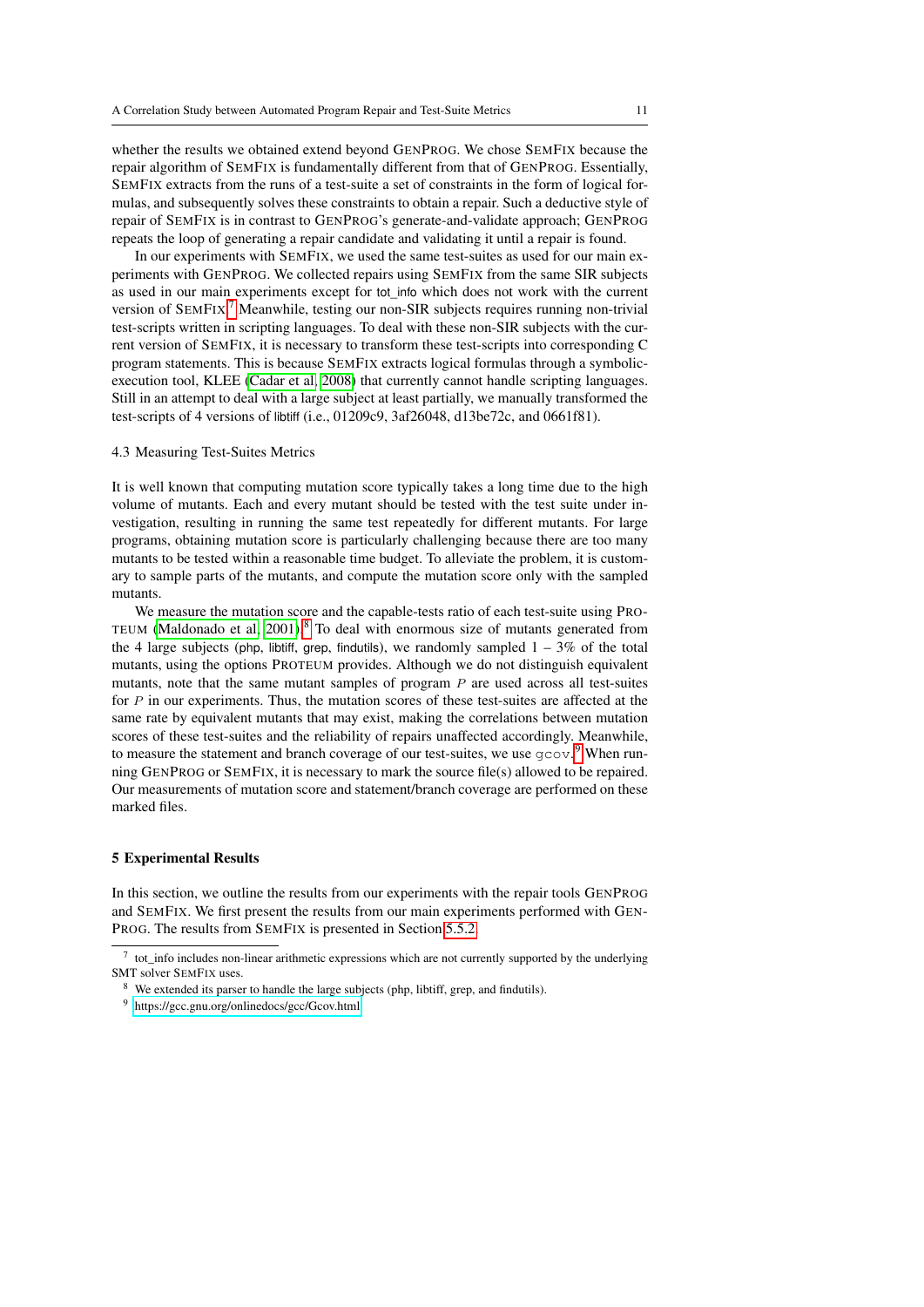<span id="page-11-0"></span>

| Subjects      | <b>Test-Suites</b> | Repairs | Repair Ratio | Regressing     | <b>Regression Ratio</b> |  |
|---------------|--------------------|---------|--------------|----------------|-------------------------|--|
| tcas          | 4100               | 972     | 24%          | 348            | 36%                     |  |
| tot info      | 2300               | 137     | 6%           | 17             | 12%                     |  |
| print tokens  | 700                | 28      | 4%           | $\overline{0}$ | $0\%$                   |  |
| print_tokens2 | 1000               | 235     | 24 %         | 9              | 4%                      |  |
| schedule      | 900                | 37      | 4%           | 37             | $100\%$                 |  |
| schedule2     | 900                | 108     | $12\%$       | 53             | 49%                     |  |
| php           | 2100               | 1666    | 79%          | 915            | 55 %                    |  |
| libtiff       | 1100               | 313     | 28%          | 42             | 13%                     |  |
| grep          | 900                | 128     | 14%          | 41             | 32%                     |  |
| findutils     | 600                | 194     | 32%          | 83             | 43 %                    |  |
| Total         | 14600              | 3818    | 26 %         | 1545           | 40 %                    |  |

Table 2: GENPROG experiments: statistics for repairs and regressions

#### 5.1 Basic Statistics – Repair Ratio and Regression Ratio

Before investigating our research questions, we first present Table [2](#page-11-0) which shows the basic statistics for our experiment such as how often repairs are generated (repair ratio) and how often regressions are observed (regression ratio). The "Test-Suites" column shows the number of test-suites in each subject, and the "Repairs" column the total number of obtained repairs for each subject. We obtain repairs by running GENPROG for maximum 1 hour. In total, we obtained 3818 repairs out of 14600 trials, resulting in average repair ratio of 26%. The repair ratio of each subject is defined as the ratio of the total number of obtained repairs (available in the "Repairs" column) over the total number of repair trials (available in the "Test-Suites" column). Note that the total number of repair trials is equivalent to the number of test-suites, because we initiate a separate repair session for each test-suite.

For the obtained repairs, we investigate whether regressions are observed. We run each repaired program against its test universe, and observe whether regressions occur. That is, if a repaired program fails any of the previously passing tests in the test universe, we consider that a regression occurs. The "Regressing" column shows the number of repairs for which regressions are observed. For example, in tcas, out of the 972 repairs obtained, 348 of them are observed to be regression-causing repairs. The "Regression Ratio" column of Table [2](#page-11-0) shows the regression ratio in each subject, which is defined as the ratio of the number of regression-causing repairs (available in the "Regressions" column) over the total number of repairs (available in the "Repairs" column). For example, the regression ratio in tcas is 348/972, which is about 36%. The overall regression ratio ranges from 0% of print\_tokens to 100% of schedule. The average regression ratio of all subjects is 40%, as shown in the "Total" row.

Ideally, an automated program repair tool should generate a repair as often as possible (which can be indicated by a high repair ratio), and the generated repair should be regressionfree as much as possible (which can be indicated by a low regression ratio). Table [2](#page-11-0) indicates that the current repair tool does not achieve these goals yet. The overall repair ratio is as low as 26%, while the overall regression ratio is as high as 40%. In subject schedule, the repair ratio is only 4% and all generated repairs cause regressions. In subject php, while the repair ratio is relatively high reaching 79%, regression ratio is also quite high (55%).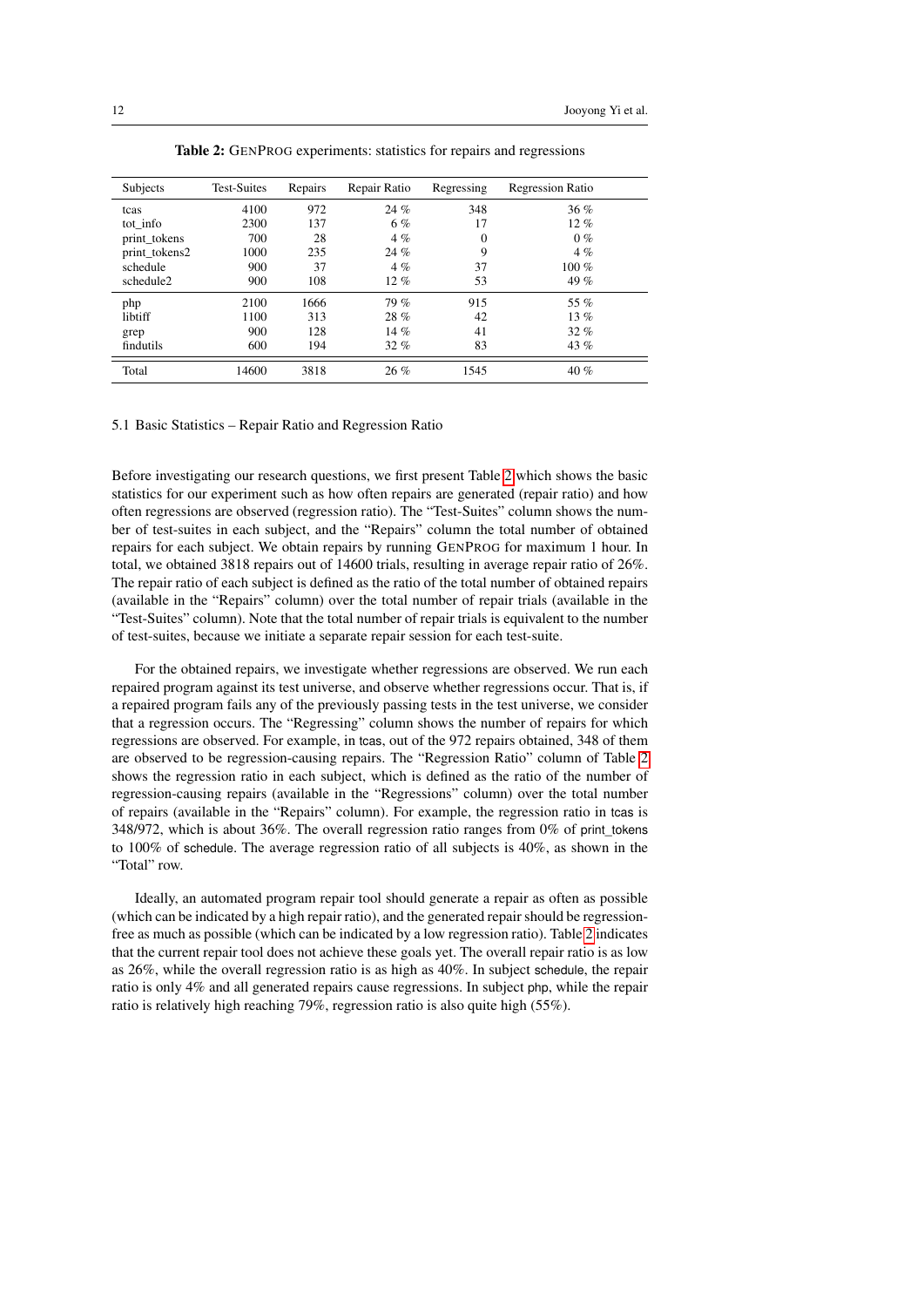| <b>Consultation</b>    |
|------------------------|
| しゅうしょう                 |
| י<br>;                 |
|                        |
|                        |
| <b>CONTRACTOR</b><br>I |
| .<br>.<br>.<br>.<br>i  |
|                        |
|                        |
| l                      |
|                        |
| י בבבר                 |

<span id="page-12-0"></span>

|                                                                                                                                                                  |                |             | Statement Coverage |        |               |                  | <b>Branch Coverage</b> |     |         |                          | Test-Suite Size      |                 |                                                                                    |               | Mutation Score       |      |                |               | Capable-Tests Ratio |      |
|------------------------------------------------------------------------------------------------------------------------------------------------------------------|----------------|-------------|--------------------|--------|---------------|------------------|------------------------|-----|---------|--------------------------|----------------------|-----------------|------------------------------------------------------------------------------------|---------------|----------------------|------|----------------|---------------|---------------------|------|
| Subject                                                                                                                                                          | $\overline{r}$ | Min         | Max                | Mean   | $\frac{1}{2}$ | Min <sup>1</sup> | Max   Mean             |     |         |                          | r   Min   Max   Mean |                 |                                                                                    |               | r   Min   Max   Mean |      |                | $r$   Min     | Max                 | Mean |
| tcas                                                                                                                                                             | $-0.92$        | 78%         | 100%               | 95%    | $-0.84$       | 39%              | 95%                    | 90% | $-0.87$ | $\mathcal{L}$            | 100                  | 60              | $\overline{\phantom{0}0.03}$ $\overline{\phantom{0}0.05}$ $\overline{\phantom{0}}$ |               | 0.79                 | 0.67 | $-0.03$   0.42 |               | 1.00                | 0.65 |
| print_tokens2                                                                                                                                                    | $\frac{*}{1}$  | 7%          | $8\%$              | 7%     | 0.65          | 3%               | 4%                     | 3%  | $-0.88$ | $\overline{\mathcal{C}}$ | $\overline{00}$      | 59              | $-0.80$                                                                            | 0.24          | 0.83                 | 0.79 | 0.51           | 0.33          | 1.00                | 0.56 |
| tot_info                                                                                                                                                         | $-0.89$        | 76%         | 97%                | 95%    | $-0.88$       | 67%              | 92%                    | 89% | $-0.84$ | $\epsilon$               | 99                   | 56              | $-0.86$                                                                            | 0.51          | 0.88                 | 0.80 | 0.91           | 0.19          | 1.00                | 64.0 |
| schedule2                                                                                                                                                        | $-0.4$         | 98%         | 99%                | 99%    | $ 0.12*$      | 81%              | 94%                    | 90% | 0.48    | $\overline{16}$          | $\overline{100}$     | 67              |                                                                                    | 0.83   0.67   | 0.73                 | 0.70 | 0.41           | 0.23          | 0.90                | 0.38 |
| atg                                                                                                                                                              | $-0.65$        | $0\%$       | 89%                | 22%    | $-0.75$       | $0\%$            | $50\%$                 | 13% | $-0.88$ |                          | 100                  | $50\,$          | $\mid 0.06 \mid 0.00 \mid 1.00$                                                    |               |                      | 0.45 | $-0.7$         | 0.00          | 00.1                | 0.3  |
| libtiff                                                                                                                                                          | $-0.7$         | 9%          | 31%                | 20%    | $-0.73$       | 6%               | 23%                    | 15% | $-0.77$ |                          | $\overline{71}$      | $\overline{19}$ | $-0.44$                                                                            | $0.00$   1.00 |                      | 0.43 | $-0.47$        | $\frac{1}{2}$ | 1.00                | 0.82 |
| grep                                                                                                                                                             | $-0.92$        | 36%         | 68%                | $51\%$ | $-0.85$       | 22%              | 53%                    | 36% | $-0.62$ | 4                        | 93                   | $\frac{8}{2}$   | $-0.51$                                                                            | 0.01          | 0.10                 | 0.02 | $-0.81$        | 0.73          | 1.00                | 0.95 |
| findutils                                                                                                                                                        | $-0.95$        | 2%          | 33%                | 22%    | $-0.95$       | $1\%$            | 22%                    | 15% | $-0.86$ |                          | 56                   | 18              | $-0.78$   0.00                                                                     |               | 0.54                 | 0.18 | $-0.82$        | 0.00          | 1.00                | 0.65 |
| Average                                                                                                                                                          |                | $-0.84$ 34% | 70%                | $51\%$ | $-0.83$   23% |                  | $-260%$                | 43% | $-0.66$ | 4                        | $\overline{6}$       | 43              | $\mid$ -0.64 $\mid$ 0.13 $\mid$                                                    |               | 0.84                 | 0.55 | $-0.12$   0.24 |               | 0.99                | 0.6  |
| The topmost column shows the 5 test-suite metrics we investigate. The "r" column of each test-suite metric shows the correlation coefficient between the regres- |                |             |                    |        |               |                  |                        |     |         |                          |                      |                 |                                                                                    |               |                      |      |                |               |                     |      |

sion ratio and the corresponding metric in Pearson's r. Negative correlation coefficients, shaded in the table, imply that regressions are less observed as the metric<br>increases. In the "Average" row, the coefficients of ea sion ratio and the corresponding metric in Pearson's r. Negative correlation coefficients, shaded in the table, imply that regressions are less observed as the metric increases. In the "Average" row, the coefficients of each metric is averaged across all subjects. For each metric, we also show the minimum/maximum/mean values of our test-suites. All correlation coefficients shown in the table are statistically significant at the 0.05 level except those asterisked.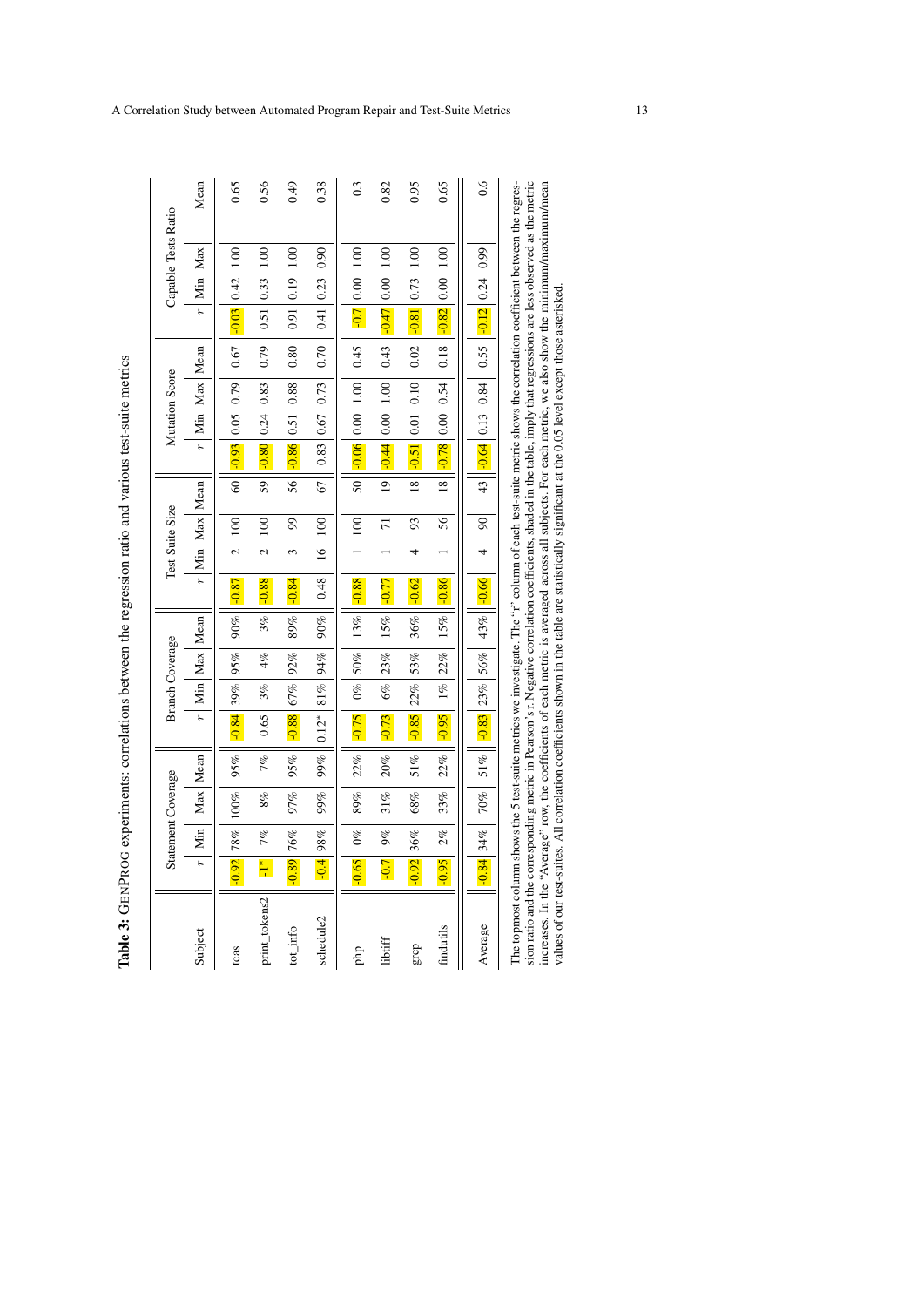# <span id="page-13-1"></span>5.2 Correlation Coefficients about Regression Ratio

Our first research question involves correlation between test-suite metrics and the regression ratio of repairs.

Research Question [1:](#page-7-0) Is there a *negative correlation* between the *metrics* of a testsuite and the *regression ratio* of automatically generated repairs? In other words, are generated repairs *less likely* to cause regressions, as test-suite metrics increase?

Table [3](#page-12-0) shows the correlations between the regression ratio and various metrics of testsuites, that is, statement coverage, branch coverage, test-suite size, mutation score, and capable-tests ratio. For each metric, the "r" column shows Pearson's product moment correlation coefficients (Pearson's r) [\(Pearson, 1895\)](#page-28-9) rounded to two decimal places. The correlation coefficients of print\_tokens and schedule are not available because in our experiments, repairs for these subjects either always caused regressions (in the case of schedule) or always did not cause regressions (in the case of print\_tokens). All correlation coefficients shown in Table [3](#page-12-0) are statistically significant at the 0.05 level except those asterisked. In Table [3,](#page-12-0) we also show the minimum/maximum and mean values of each metric (under the Min, Max, and Mean columns, respectively) of our randomly constructed test-suites.<sup>[10](#page-13-0)</sup> For example, the test-suites of tcas has on average 95% statement coverage ranging between 78% and 100%. Note that these min/max/mean values are retrieved only from the test-suites that successfully guided repairs, excluding test-suites with which no repair is found within timeout; for these excluded test-suites, the regression ratio of repairs cannot be investigated.

Encouraging Results of Traditional Metrics. In Table [3,](#page-12-0) negative correlation coefficients are shown in shades. A negative correlation coefficient of a metric M implies that as the value of M increases, the regression ratio tends to decrease; in other words, the reliability of repairs tends to increase. In general, negative correlations are observed across all traditional metrics we investigated—statement coverage, branch coverage, test-suite size, and mutation score. In particular, statement coverage consistently shows negative correlations across all subjects. Similarly, the other traditional test-suite metrics also show negative correlations in the majority of subjects. Our results suggest that the traditional test-suite metrics can also be effectively used to control the regression rate of automatically generated repairs.

As the traditional test-suite metrics (statement coverage, branch coverage, test-suite size, and mutation score) increase, the regression rate of automatically generated repairs generally decreases, showing the promise of using the traditional test-suite metrics to control the regression ratio of automatically generated repairs.

Our finding implies that the efforts to improve test-suites for the purpose of testing which is already practiced in the industry—can also benefit automated program repair. Note that our main finding is consistently observed across real-world large-scale software and controlled small-scale subjects (SIR subjects).

Discouraging Results of Capable-Tests Ratio. On the contrary to the traditional testsuite metrics, the results from capable-tests ratio are discouraging. The expected negative correlations are observed only in large real-world subjects (php, libtiff, grep, and findutils). In

<span id="page-13-0"></span><sup>10</sup> The minimum statement/branch coverage of php is 0 because some tests do not execute the marked source files.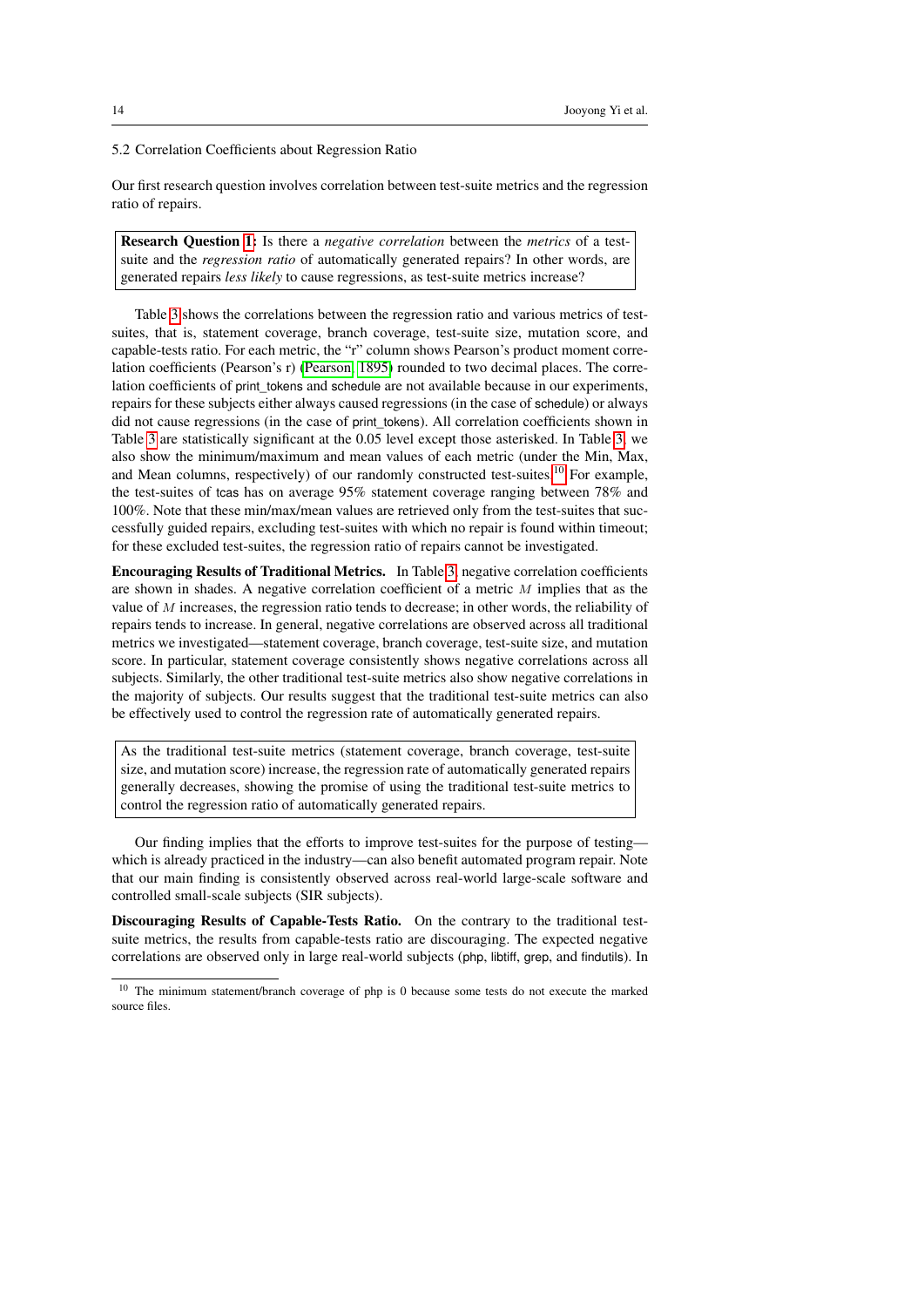<span id="page-14-0"></span>

| Metric                               |  |  | Statement    Branch    Test-Suite    Mutation    Capable-Tests<br>  Coverage    Coverage    Size    Score    Ratio |
|--------------------------------------|--|--|--------------------------------------------------------------------------------------------------------------------|
| Avg. Ranking   1.75   2.5   2.75   4 |  |  | 3.875                                                                                                              |

Table 4: Average rankings of test-suite metrics

all the small subjects except tcas, positive correlations are observed. Capable-tests ratio does not seem as useful as the traditional metrics in controlling the quality of generated repairs.

Next we compare correlation coefficients of different test-suite metrics to investigate our second research question.

Research Question [2:](#page-7-1) Which test-suite metric is most strongly correlated with the regression ratio of automatically generated repairs?

To investigate this research question, we rank test-suite metrics in each subject in order of the correlation coefficients. The metric whose correlation coefficient is the smallest is ranked first in each subject. For example, in tcas, mutation score is ranked first, statement coverage is ranked second, test-suite size is ranked third, and so on. Table [4](#page-14-0) shows the average ranking of each test-suite metric. Statement coverage has the highest average ranking. Indeed, statement coverage is ranked first in 5 subjects (print\_tokens2, tot\_info, schedule2, grep, and findutils) out of total 8 subjects, and ranked second (tcas) in one subject. Also, only statement coverage consistently shows a negative correlation across all subjects.

In our experiments, statement coverage is, on average, more strongly correlated with regression ratio than other metrics we investigate. Our results suggest that to reduce the regression ratio, increasing statement coverage is more promising than improving the other test-suite metrics.

Implication and Limitation of Correlation. It should be noted that the highest correlation of statement coverage does not necessarily imply that a 100% statement coverage-adequate test-suite is most effective in controlling the reliability of repairs. A correlation between A and B only shows how B tends to change as A changes, or vice versa. In fact, covering a buggy statement may not be enough to reveal the bug, and this is why more sophisticated coverage such as branch coverage is more commonly advocated in software testing. Our finding only implies that return on investment tends to be higher in statement coverage than in other metrics. In other words, a practical implication of our finding is that if the currently available test-suite is neither statement coverage-adequate nor branch coverage-adequate, improving the statement coverage of the test-suite would improve the reliability of repairs more effectively than improving branch coverage.

In Table [4,](#page-14-0) mutation score has the lowest average ranking. Mutation score is ranked even lower than another mutation-based metric, capable-tests ratio, although the average ranking gap between these two metrics is marginal. Mutation score is ranked last in 5 subjects (schedule2, php, libtiff, grep, and findutils) out of total 8 subjects. A possible reason for the low ranking of mutation score is that the mutants used in mutation testing are sampled *evenly from all possible mutants*, whereas in automated program repair, repair edits are performed *only on suspicious program locations* (the suspicious locations are identified through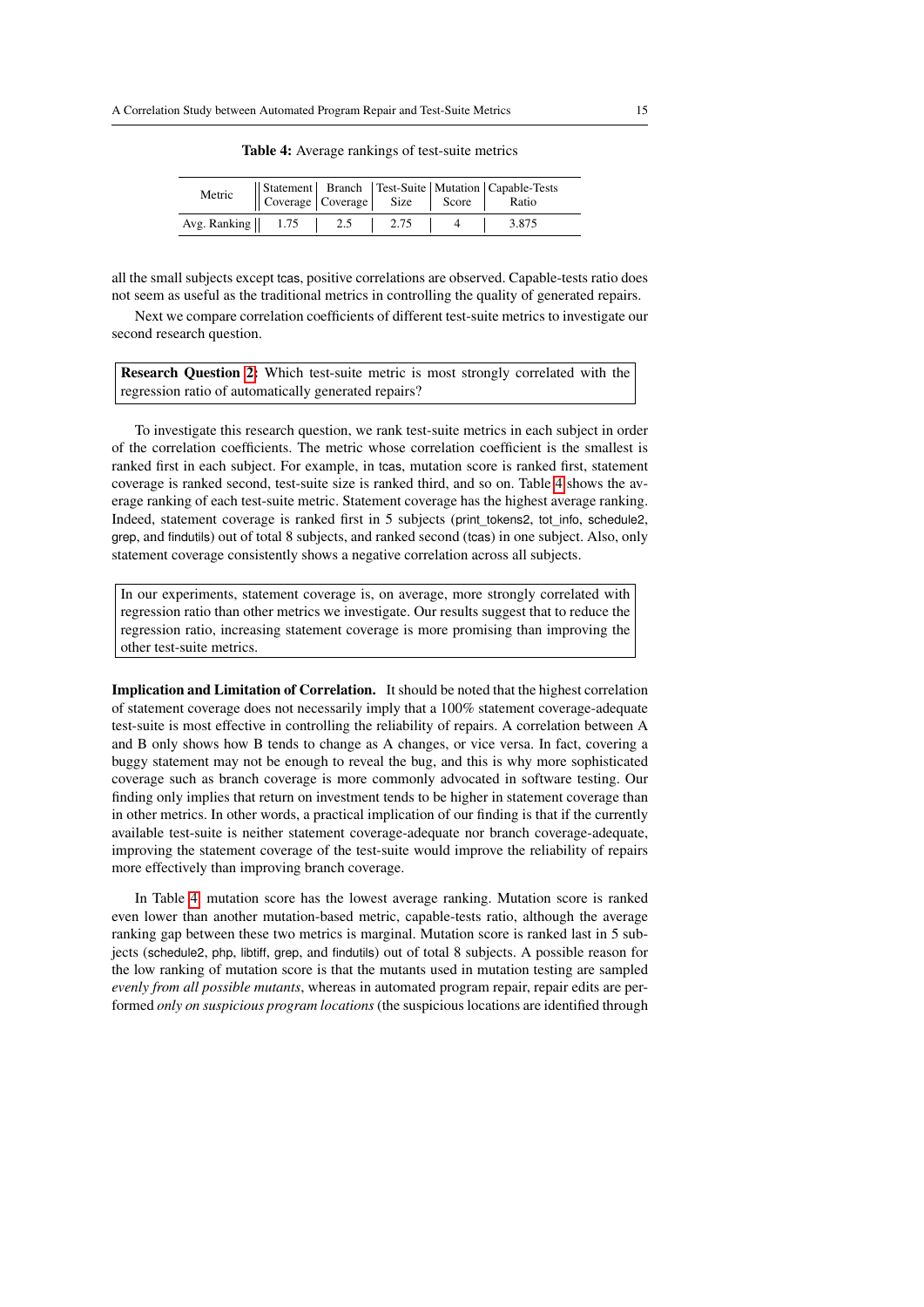the fault localization step of automated program repair). When the mutant sampling rate is  $100\%$  as in the case of our small subjects, a mutant M can be sampled at a non-suspicious program location  $L$  in which a program repair tool does not generate a repair candidate. Even if  $M$  is killed, the increase of the mutation score has no direct bearing on improving the reliability of a repair in this case, because no repair candidate is generated at L. In other words,  $M$  is not likely to represent unreliable repairs. Meanwhile, when the mutant sampling rate is low as in the case of our large subjects, the chance that a mutant is sampled at suspicious program locations is also low. Another possible reason for the low ranking of mutation score is the discrepancy between mutation operators and repair operators. Given that the mutation scores can change depending on which mutation operators are used [\(Yao](#page-29-7) [et al, 2014\)](#page-29-7), using selective mutation operators—instead of all mutation operators—may change the correlation coefficients.

Comparison with Test-Suite Size. Notice that mutation score and capable-tests ratio show lower average ranking than test-suite size, whereas statement coverage and branch coverage show higher average rankings than test-suite size. This result suggests that increasing statement coverage or branch coverage is likely to reduce regression ratio more effectively than blindly adding arbitrary tests into the test suite. To further investigate whether (a) improving coverage indeed influences the reduction of regression ratio in the statistical sense or (b) regression ratio reduces merely because the test-suite size increases, we perform AN-COVA (analysis of covariance). When performing ANCOVA with statement coverage and test-suite size, the p-value of the statement coverage is less than 0.05 in all subjects except in php where the p-value is 0.057. This indicates that the influence of statement coverage on regression ratio is, in general, statistically significant. Meanwhile, the interaction effect between statement coverage and test-suite size is not as significant. The p-value of the interaction effect is statistically insignificant ( $> 0.05$ ) in tot info, php, libtiff, grep, and findutils. The result on branch coverage is similar. The p-value of the branch coverage is less than 0.05 in all subjects except in print\_tokens2 where the p-value is 0.075. The p-value of the interaction effect between branch coverage and test-suite size is statistically insignificant  $(> 0.05)$  again in tot\_info, php, libtiff, grep, and findutils.

# 5.3 Correlation Coefficients about Repairability

Next we report our results on repairability. Our research question regarding repairability is:

Research Question [3:](#page-7-2) Is there a *negative* correlation between the *metrics* of a test-suite and the *repairability* of automated program repair? In other words, should repairability be sacrificed in an attempt to obtain a higher-quality repair via a higher-quality testsuite?

Table [5](#page-16-0) shows the correlations between the repairability and various metrics of testsuites. Pearson's correlation coefficients are shown in the table with negative coefficients being highlighted.<sup>[11](#page-15-0)</sup> The overall correlation patterns are different between the small SIR subjects and the large real-world subjects. In the small subjects, positive correlations are observed more often than negative correlations across traditional test-suite metrics (statement/branch coverage, test-suite size, and mutation score); test-suite size and mutation score

<span id="page-15-0"></span><sup>&</sup>lt;sup>11</sup> Min/Max/Mean values of the table are different from those of Table [3,](#page-12-0) because there we consider only test-suites from which repairs are generated, whereas in Table [5,](#page-16-0) we consider all test-suites.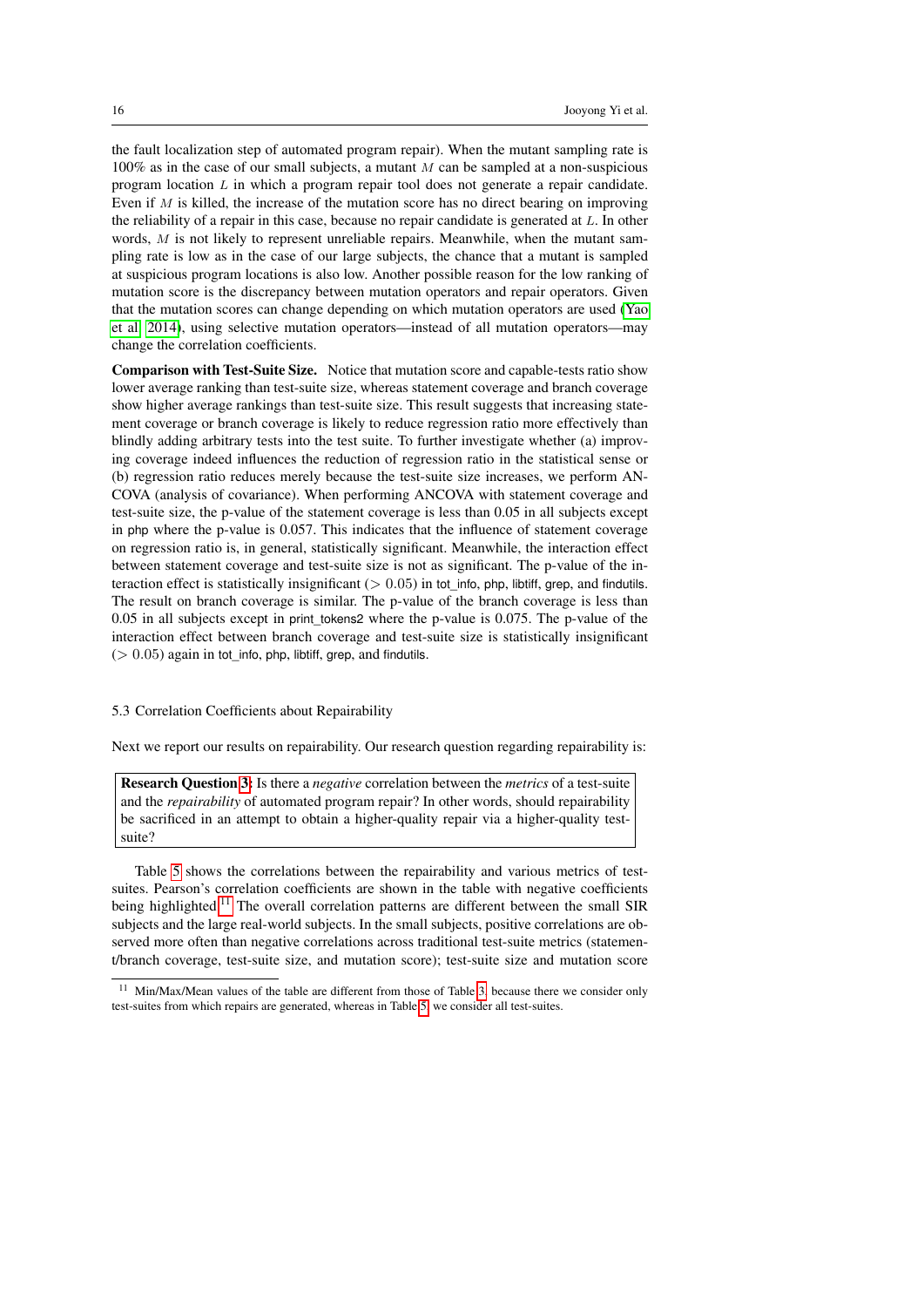<span id="page-16-0"></span>

| Table 5: GENPROG experiments: correlations between repairability (repair success rate) and various test-suite metrics                               |            |             |                    |            |                      |               |                        |        |         |                         |                |                         |                           |           |                      |      |                                                       |               |                     |      |
|-----------------------------------------------------------------------------------------------------------------------------------------------------|------------|-------------|--------------------|------------|----------------------|---------------|------------------------|--------|---------|-------------------------|----------------|-------------------------|---------------------------|-----------|----------------------|------|-------------------------------------------------------|---------------|---------------------|------|
|                                                                                                                                                     |            |             | Statement Coverage |            |                      |               | <b>Branch Coverage</b> |        |         | Test-Suite Size         |                |                         |                           |           | Mutation Score       |      |                                                       |               | Capable-Tests Ratio |      |
| Subject                                                                                                                                             |            | $r$ Min     |                    | Max   Mean | $\frac{1}{\epsilon}$ |               | Min   Max   Mean       |        |         |                         |                | r Min Max Mean          |                           |           | r   Min   Max   Mean |      |                                                       |               | $r$ Min Max         | Mean |
| tcas                                                                                                                                                |            | 0.55 45%    | $100\%$            | 94%        |                      | 0.88 14%      | 95%                    | 85%    | 0.92    | $\overline{\mathbf{c}}$ | $\overline{8}$ | $\overline{54}$         |                           |           | 0.97   0.00   0.83   | 0.65 | $\overline{\textbf{0.03}}$ $\overline{\textbf{0.00}}$ |               | 00.1                | 0.68 |
| print_tokens                                                                                                                                        |            | $0.13$ 53%  | 97%                | $90\%$     | $0.24*$ 39%          |               | 93%                    | $82\%$ | 0.64    |                         | 100            | $\overline{5}$          | $0.78*$ 0.35              |           | 0.85                 | 0.80 | 0.72 0.37 1.00                                        |               |                     | 0.62 |
| print_tokens2                                                                                                                                       | $-0.82$    | 7%          | $8\%$              | 7%         | $-0.4*$              | 3%            | 4%                     | 3%     | 0.87    |                         | 100            | $\overline{52}$         | 0.26   0.02               |           | 0.84                 | 0.79 | 0.38                                                  | $0.02$   1.00 |                     | 0.60 |
| tot_info                                                                                                                                            |            | 0.71 65%    | 98%                | 94%        | 0.87                 | $ 60\% $      | 93%                    | 88%    | 0.87    |                         | 99             | $\overline{52}$         |                           | 0.92 0.42 | 0.90                 | 0.82 | $-0.19$                                               | 0.17 1.00     |                     | 0.50 |
| schedule                                                                                                                                            |            | 0.33 30%    | 99%                | 96%        |                      | $0.43$   14%  | 95%                    | 86%    | 0.93    |                         | 100            | $\overline{5}$          |                           |           | 0.71   0.00   0.89   | 0.81 | 0.42 0.00 1.00                                        |               |                     | 0.47 |
| schedule <sub>2</sub>                                                                                                                               |            | 0.31 66%    | $99\%$             | $99\%$     | 0.71                 | 49%           | 96%                    | 88%    | 0.99    |                         | 100            | 54                      | 0.65   0.28               |           | 0.77                 | 0.69 | $0.26$ $0.20$ 1.00                                    |               |                     | 0.45 |
| php                                                                                                                                                 | 0.73       | $0\%$       | 89%                | 22%        | 0.76                 | $0\%$         | 50%                    | 13%    | ំ       |                         | 100            | $\overline{\mathbb{S}}$ | $-0.08$   0.00            |           | 1.00                 | 0.44 | 0.81 0.00 1.00                                        |               |                     | 0.28 |
| libtiff                                                                                                                                             | $-0.31$    | 6%          | $31\%$             | 23%        | $-0.19$              | 4%            | 23%                    | 17%    | $-0.93$ |                         | 77             | 29                      | $\frac{1}{2}$ 0.00   1.00 |           |                      | 0.47 | 0.83 0.00 1.00                                        |               |                     | 0.81 |
| grep                                                                                                                                                |            | $-0.99$ 36% | 73%                | $60\%$     | $ 66.0-$             | 22%           | 58%                    | 45%    | $-0.91$ | 4                       | 100            | $\overline{43}$         | $-0.46$ 0.00 0.77         |           |                      | 0.02 | $-0.69$ 0.00 1.00                                     |               |                     | 0.58 |
| findutils                                                                                                                                           | $  -0.94 $ | 2%          | $36\%$             | 28%        | 10.94                | $\frac{1}{8}$ | 24%                    | 19%    | 0.99    |                         | $\overline{8}$ | $\frac{1}{4}$           | $-0.66$ 0.00 0.61         |           |                      |      | $0.20$   $-0.22$   $0.00$   1.00                      |               |                     | 0.70 |
| Average                                                                                                                                             |            | $-0.03$ 31% | 73%                | $61\%$     | 0.19 20%             |               | 67%                    | 55%    | 0.27    |                         | 95             | $\overline{47}$         | 0.22 0.08 0.84            |           |                      | 0.54 | 0.23   0.08   1.00                                    |               |                     | 0.57 |
| The topmost column shows the 5 test-suite metrics we investigated from statement coverage to capable-tests ratio. The "r" column of each test-suite |            |             |                    |            |                      |               |                        |        |         |                         |                |                         |                           |           |                      |      |                                                       |               |                     |      |

| The topmost column shows the 5 test-suite metrics we investigated from statement coverage to capable-tests ratio. The "r" column of each test-suite        |
|------------------------------------------------------------------------------------------------------------------------------------------------------------|
| metric shows the correlation coefficient between the repairability and the corresponding metric in Pearson's r. All shown coefficients are statistically   |
| significant at the 0.05 level except those asterisked. Negative correlation coefficients, shaded in the table, imply that less repairs are obtained as the |
| metric increases. In the "Average" row, the coefficients of each metric is averaged across all subjects. For each metric, we also show the minimum/max-    |
| imum/mean values of our test-suites.                                                                                                                       |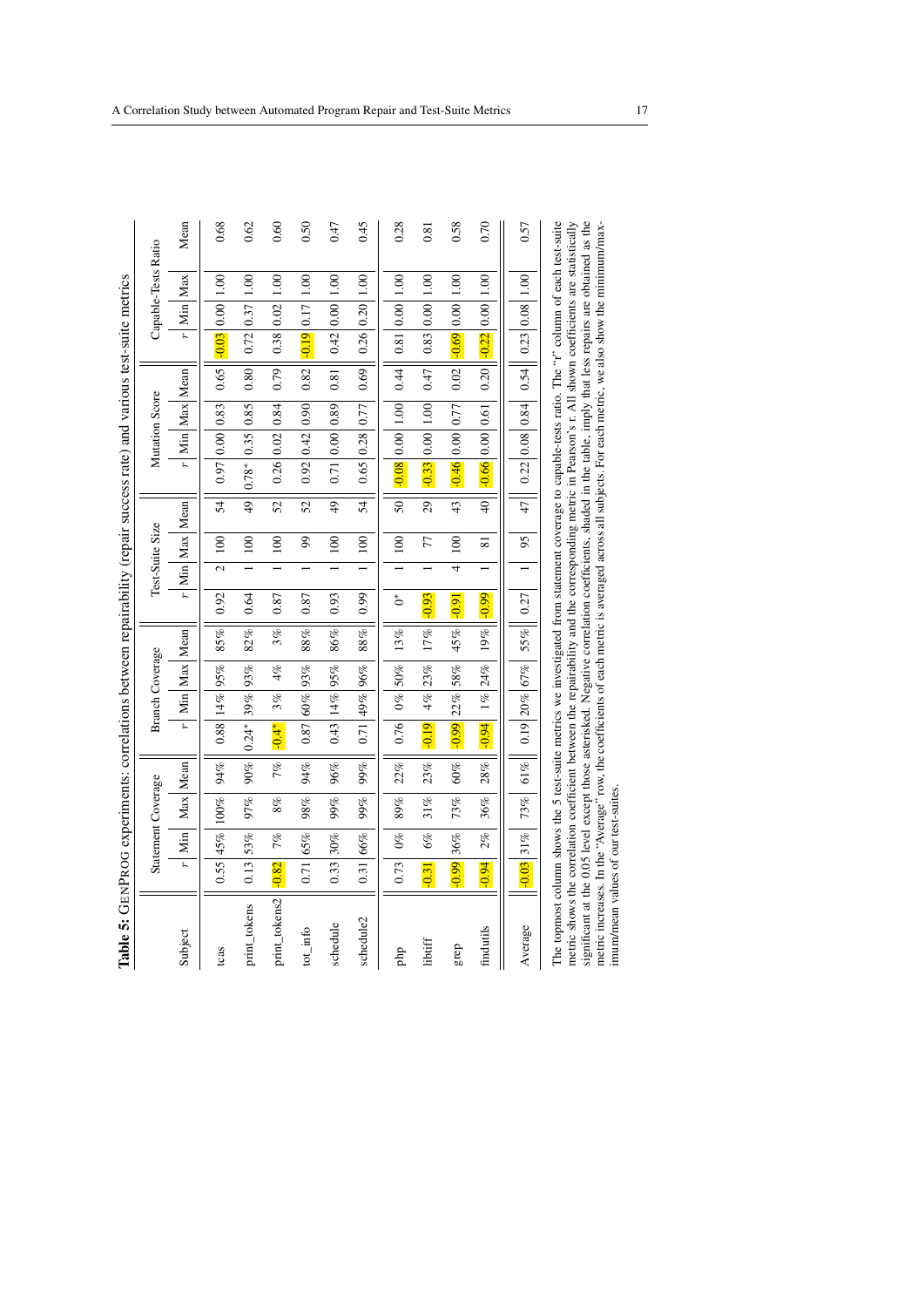|               |                  | Repair Time      |           |                   |             |
|---------------|------------------|------------------|-----------|-------------------|-------------|
| Subject       | Mean             | Max              | Subject   |                   | Repair Time |
| tcas          | 2.7 m            | 14.1 m           |           | Mean              | Max         |
| print_tokens  | 6.9 m            | $48.3 \text{ m}$ | php       | $7.2 \text{ m}$   | 56 m        |
| print_tokens2 | 0.6 <sub>m</sub> | 29 <sub>m</sub>  | libtiff   | $14.1 \text{ m}$  | 57.6 m      |
| tot info      | 1.4 <sub>m</sub> | 4.9 <sub>m</sub> | grep      | 24 <sub>m</sub>   | 59.6 m      |
| schedule      | 3 <sub>m</sub>   | 24 <sub>m</sub>  | findutils | 11.6 <sub>m</sub> | 59.5 m      |
| schedule2     | 1 m              | 13 m             |           |                   |             |

<span id="page-17-0"></span>Table 6: Mean and max time of successful repairs with a one-hour timeout

are positively correlated with repairability across all small subjects, and statement/branch coverage is also positively correlated in the majority of the small subjects. This implies that as test-suite metrics increase, it is more likely for a repair to be generated automatically in the small subjects. Meanwhile, the opposite pattern is observed in the large subjects. There, negative correlations are observed across the same traditional test-suite metrics as the preceding; mutation score is negatively correlated with repairability across all large subjects, and the remaining traditional test-suite metrics (statement/branch coverage and test-suite size) are also negatively correlated except for in php.

Our experimental data suggest a possibility that a high-score test-suite helps find a repair in small programs. One possible explanation is that the use of a higher quality test-suite for statistical fault localization tends to localize faulty program locations more precisely as reported in previous studies [\(Artzi et al, 2010;](#page-26-3) [Baudry et al, 2006\)](#page-26-4), and knowing where to fix is a big advantage when fixing a program. However, it can also be more difficult to satisfy more tests, which makes a negative impact on repairability. Depending on the situations in which repair takes place, test-suite may impact on repairability positively or negatively. We conjecture that our inconclusive result on repairability may be due to interaction effects. For example, repairability may be affected significantly by failing-tests ratio (the proportion of failing tests in a test-suite), and the interaction between failing-tests ratio and test-suite metrics may cause the observed inconclusive result. We leave the investigation of this conjecture as future work.

Our experimental results are inconclusive about the correlation between test-suites and repairability. However, we note that increasing test-suite metric does not always decrease repairability. Im some subjects, positive correlations were observed between test-suite metrics and repairability, indicating that as the test-suite metrics increase, repairability tends to increase.

5.4 Correlation Coefficients about Repair Time

Our last research question involves repair time.

Research Question [4:](#page-8-3) Is there a *negative* correlation between the *metrics* of a test-suite and repair time? In other words, should more time be spent in an attempt to obtain a higher-quality repair via a higher-quality test-suite?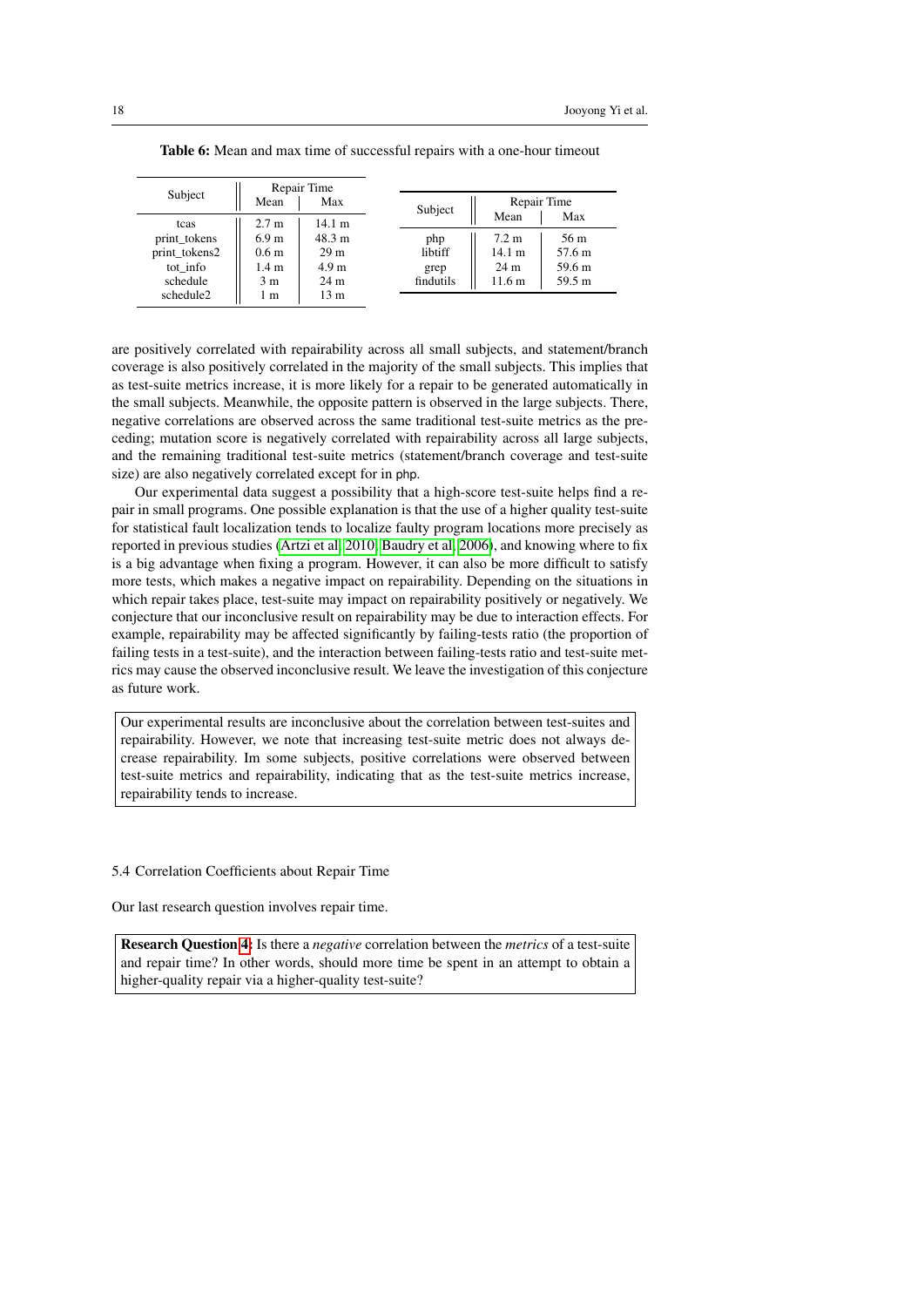<span id="page-18-0"></span>

|                                                                                                                                                     |               |         | Statement Coverage |          |                 |       | <b>Branch Coverage</b> |        |          |                         | Test-Suite Size      |                                                |                                                    | Mutation Score     |                |                   |                | Capable-Tests Ratio |                    |
|-----------------------------------------------------------------------------------------------------------------------------------------------------|---------------|---------|--------------------|----------|-----------------|-------|------------------------|--------|----------|-------------------------|----------------------|------------------------------------------------|----------------------------------------------------|--------------------|----------------|-------------------|----------------|---------------------|--------------------|
| Subject                                                                                                                                             |               | $r$ Min |                    | Max Mean |                 |       | r   Min   Max   Mean   |        |          |                         | r   Min   Max   Mean |                                                |                                                    | $r$  Min Max Mean  |                |                   |                | $r$ Min Max         | Mean               |
| tcas                                                                                                                                                | 0.92   78%    |         | 100%               | 95%      |                 |       | $0.77$ 39% 95%         | $90\%$ | 0.99     | $\overline{\mathbf{c}}$ | 100                  | $\overline{\mathbb{S}}$                        |                                                    | 0.85   0.05   0.79 | 0.67           | $-0.88$           |                | $0.42$   1.00       | 0.65               |
| print_tokens                                                                                                                                        | $-0.96$ 74%   |         | 95%                | 88%      | $-0.94$ 62% 92% |       |                        | 79%    | $ 86.0-$ | $\overline{\circ}$      | 100                  | $\overline{50}$                                |                                                    | $-0.79$ 0.76 0.86  | 0.82           |                   | 0.78 0.46 0.94 |                     | 0.62               |
| print_tokens2                                                                                                                                       | $\frac{*}{1}$ | 7%      | 8%                 | 7%       | $0.04*$         | 3%    | 4%                     | 3%     | $-0.57$  | $\overline{\mathbf{c}}$ | 100                  | $\overline{59}$                                |                                                    | $-0.37 0.24 0.83$  | 0.79           |                   |                | 0.75   0.33   1.00  | 0.56               |
| tot_info                                                                                                                                            | 0.68          | 76%     | 97%                | 95%      | 0.73            |       | 67% 92%                | 89%    | 0.95     | 3                       | S)                   | $\overline{56}$                                |                                                    | $0.9$ 0.51 0.88    | $\frac{80}{1}$ | $-0.84$ 0.19      |                | 1.00                | 0.49               |
| schedule                                                                                                                                            | $-0.66*$      | 95%     | $99\%$             | 97%      | $-0.75$         |       | 83% 93%                | 89%    | $-0.45*$ | $\infty$                | 100                  | $\overline{4}$                                 |                                                    | $-0.89$ 0.74 0.86  | 0.84           | $-0.48$ 0.21 1.00 |                |                     | 0.40               |
| schedule <sub>2</sub>                                                                                                                               | $0.84*$       | $98\%$  | 99%                | $99\%$   | 0.92            |       | 81% 94%                | $90\%$ | 0.93     | $\overline{6}$          | $\overline{100}$     | $\overline{5}$                                 | $  0.94$ <sup>†</sup>                              | 0.67 0.73          | 0.70           |                   |                | 0.24   0.23   0.90  | 0.38               |
| php                                                                                                                                                 | $-0.36$       | $0\%$   | 89%                | 22%      | $-0.29$         | $0\%$ | 50%                    | 13%    | $-0.74$  |                         | 100                  | $\overline{\overline{\overline{\varepsilon}}}$ |                                                    | 0.53   0.00   1.00 | 0.44           | $-0.78$ 0.00      |                | 1.00                | 0.30               |
| libtiff                                                                                                                                             | 0.98          | 9%      | 31%                | 20%      | 0.99            | 6%    | 23%                    | 15%    | 0.87     |                         | $\overline{7}$       | $\overline{9}$                                 |                                                    | 0.75   0.00   1.00 | 0.43           |                   |                | 0.61 0.00 1.00      | 0.82               |
| grep                                                                                                                                                | 0.85          | 36%     | 68%                | 51%      |                 |       | $0.95$ 22% 53%         | $36\%$ | 0.76     | 4                       | 93                   | $\overline{18}$                                | $\vert 0.65^{\dagger} \vert 0.00 \vert 0.10 \vert$ |                    | 0.01           |                   |                | 0.66 0.00 1.00      | 0.58               |
| findutils                                                                                                                                           | 0.86          | $2\%$   | 33%                | 22%      | 0.87            |       | $1\%$ 22%              | 15%    | 0.86     |                         | $\overline{56}$      | $\vert$                                        |                                                    | 0.6 0.00 0.54      | 0.18           | 0.67 0.00 1.00    |                |                     | 0.65               |
| Average                                                                                                                                             | $0.42$ 39%    |         | 73%                | 56%      |                 |       | $0.36$ 40% 68%         | 57%    | 0.34     | 4                       | $\overline{5}$       | $rac{4}{4}$                                    |                                                    | 0.2 0.29 0.84      | 0.62           |                   |                |                     | 0.54               |
| The topmost column shows the 5 test-suite metrics we investigated from statement coverage to capable-tests ratio. The "f" column of each test-suite |               |         |                    |          |                 |       |                        |        |          |                         |                      |                                                |                                                    |                    |                |                   |                |                     | 0.07   0.18   0.98 |

| The topmost column shows the 5 test-suite metrics we investigated from statement coverage to capable-tests ratio. The "r" column of each test-suite             |
|-----------------------------------------------------------------------------------------------------------------------------------------------------------------|
| metric shows the correlation coefficient between the repairability and the corresponding metric in Pearson's r. All shown coefficients are statistically        |
| significant at the 0.05 level except those asterisked. Negative correlation coefficients, shaded in the table, imply that less time tends to be taken to obtain |
| a repair, as the metric increases. In the "Average" row, the coefficients of each metric is averaged across all subjects. For each metric, we also show the     |
| minimum/maximum/mean values of our test-suites.                                                                                                                 |
|                                                                                                                                                                 |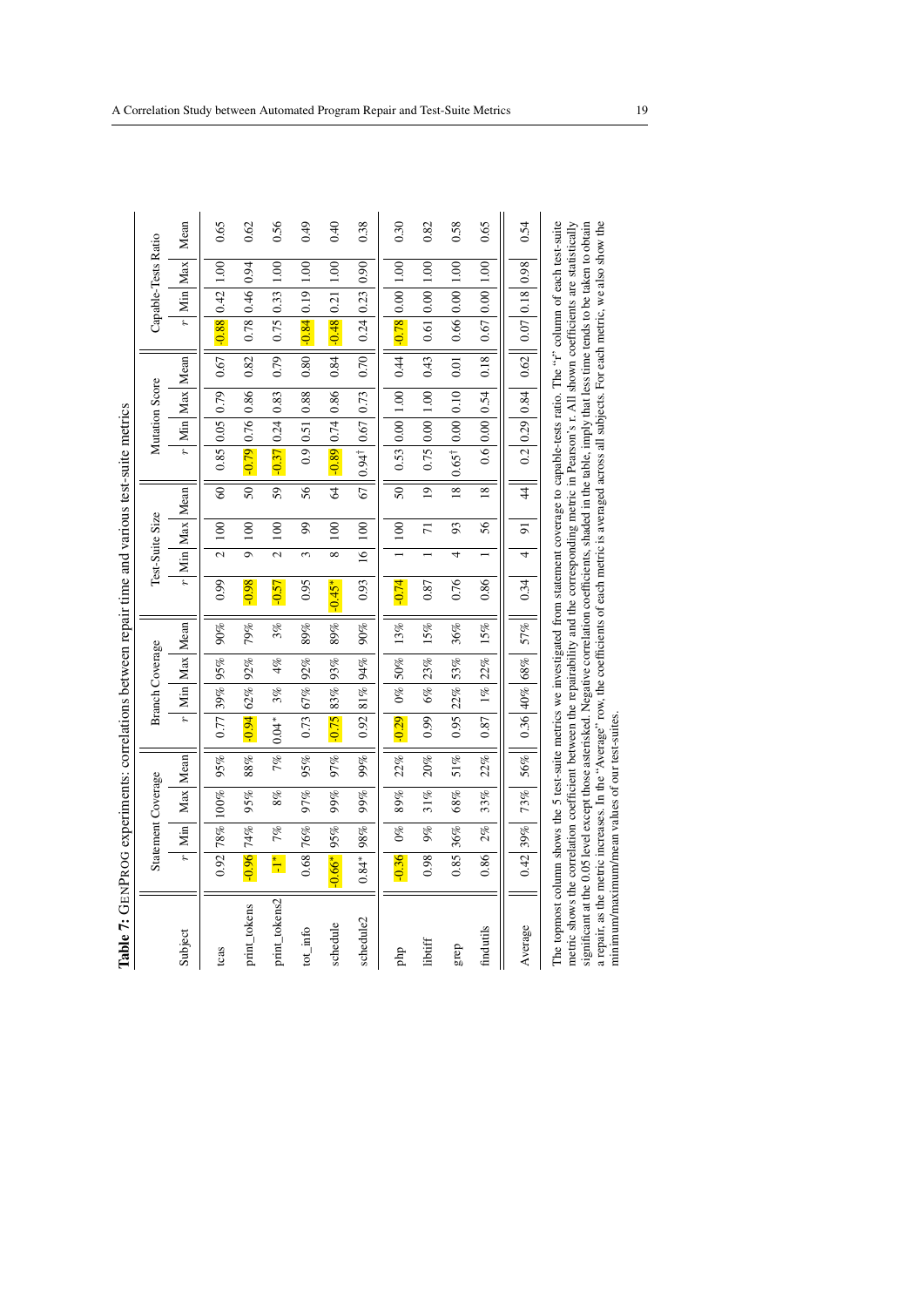Table [6](#page-17-0) shows the mean and max time taken to generate repairs in each subject. Repair time of small subjects (shown in the left-hand side table) is generally smaller than the repair time of large subjects (shown in the right-hand side table). Table [7](#page-18-0) shows the correlation between repair time and test-suite metrics. Similar to the case of repairability, no conclusive pattern is observed.

Our experimental results are inconlusive about the correlation between test-suites and repair time. However, we note that increasing test-suite metric does not always increase repair time. In some subjects, negative correlations were observed between test-suite metrics and repair time, indicating that as the test-suite metrics increase, repair time tends to decrease.

# 5.5 Generalizing the Results

To mitigate external threats to our results, we perform the following. First, we replace Pearson's correlation coefficients shown earlier with Kendall's rank correlation coefficients, and see if similar results are observed (Section [5.5.1\)](#page-19-1). Second, we replace GenProg, an automated program repair tool used in our experiments, with another program repair tool, SEM-FIX [\(Nguyen et al, 2013\)](#page-28-0), and see if similar results are observed (Section [5.5.2\)](#page-19-0).

# <span id="page-19-1"></span>*5.5.1 Different Correlation Coefficient: Kendall Rank Correlation Coefficient*

To investigate how our results are affected by the use of different kinds of correlation coefficients, Table [8](#page-20-0) shows the correlation coefficients between regression ratio and test-suites in Kendall's rank correlation coefficients. We use Kendall's  $\tau_b$  to handle tied ranks [\(Kendall,](#page-27-9) [1945\)](#page-27-9). Despite the changes of correlation coefficients, the overall pattern remains similar. As in our previous analysis, we find that:

- Negative correlations are generally observed across all traditional metrics.
- Statement coverage is, on average, most strongly correlated with regression ratio. The average ranking of test-suite metrics is ordered as follows: statement coverage (2.25)  $\le$  test-suite size (2.25)  $\le$  branch coverage (3)  $\le$  mutation score (3.25)  $\le$  capable-tests ratio (4.25), where the numbers in parentheses show the average ranking of the corresponding metrics.
- Coverage-based metrics generally show stronger correlation with regression ratio than mutation-based metrics.
- In modularized real-world software, capable-tests ratio is shown to be negatively correlated with regression ratio.

# <span id="page-19-0"></span>*5.5.2 Different Repair Algorithm:* SEMFIX

Apart from the main experiments performed with GENPROG, we conducted supplementary experiments with another repair tool, SEMFIX. Note that SEMFIX takes a fundamentally different repair approach from GENPROG; while GENPROG repeats to run each repair candidate until all available tests pass, SEMFIX first constructs repair constraints that should be satisfied by a repair and synthesizes a repair satisfying the repair constraint using a theorem prover. Meanwhile, the differences in fault localization employed in these two tools are not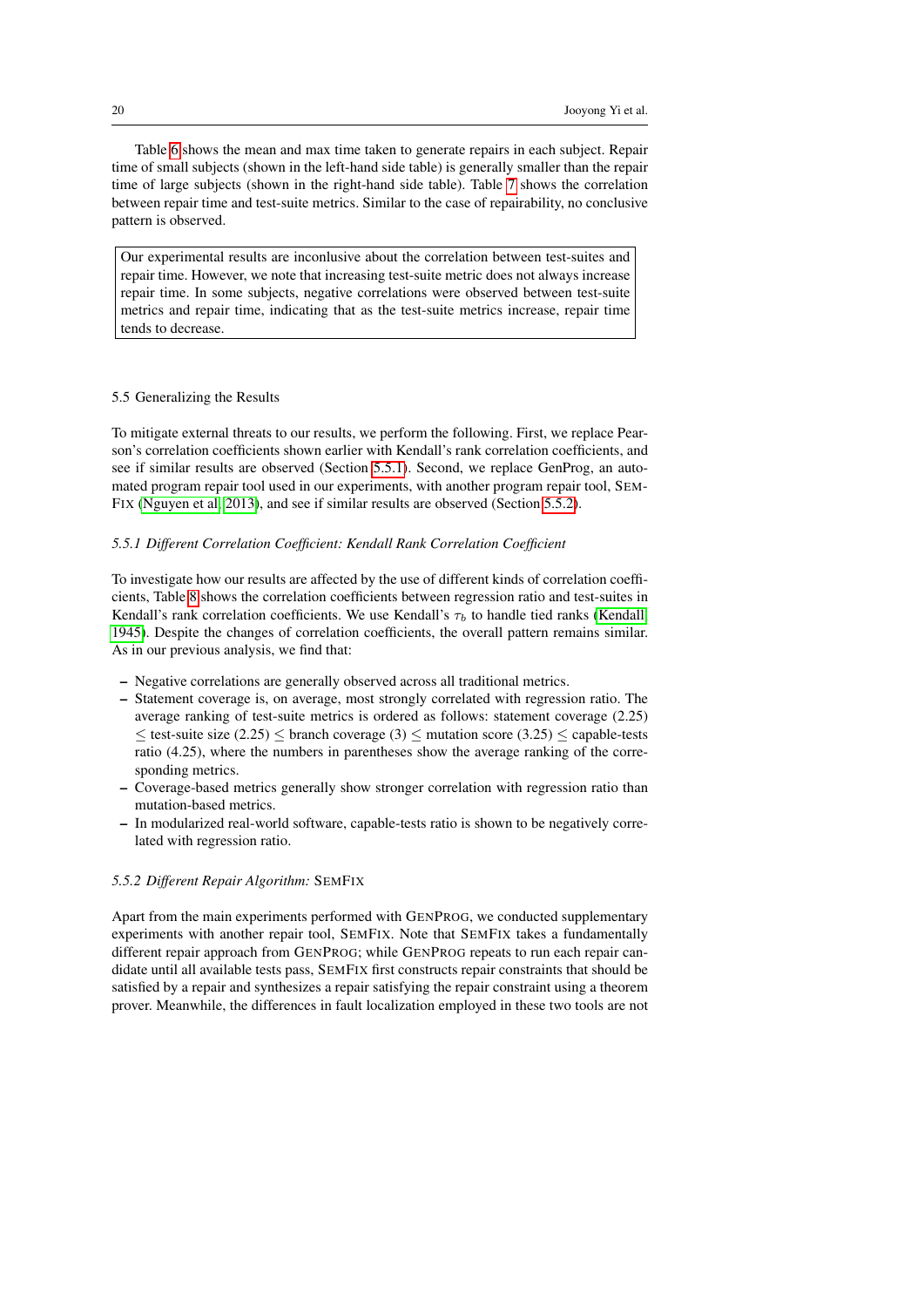<span id="page-20-0"></span>

|                                                                                                                                                       |               |                        | Statement Coverage       |          |                  |    | <b>Branch Coverage</b> |                             |         | Test-Suite Size         |                       |                             |                   | Mutation Score               |      |                           |                                          | Capable-Tests Ratio |
|-------------------------------------------------------------------------------------------------------------------------------------------------------|---------------|------------------------|--------------------------|----------|------------------|----|------------------------|-----------------------------|---------|-------------------------|-----------------------|-----------------------------|-------------------|------------------------------|------|---------------------------|------------------------------------------|---------------------|
| Subject                                                                                                                                               |               | $\tau_b\, \,{\rm Min}$ |                          | Max Mean |                  |    |                        | $\tau_b$   Min   Max   Mean |         |                         |                       | $\tau_b$   Min   Max   Mean |                   | $\tau_b$  Min Max Mean       |      |                           | $\tau_b\, \,\mathrm{Min}\, \mathrm{Max}$ | Mean                |
| tcas                                                                                                                                                  |               | $-0.89$ 78%            | $100\%$                  | 95%      |                  |    | $-0.64$ 39% 95%        | $90\%$                      | $-0.82$ | $\overline{\mathbf{c}}$ | $\overline{0}$        | $\overline{\circ}$          |                   | $-0.96$ 0.05 0.79            | 0.67 | $-0.12 0.42 $             | 1.00                                     | 0.65                |
| print_tokens2                                                                                                                                         | $\frac{1}{1}$ | 7%                     | $\overline{\frac{8}{6}}$ | 7%       | 0.98             | 3% | $4\%$                  | 3%                          | $-0.97$ | $\overline{\mathbf{c}}$ | 100                   | $\overline{59}$             | $-0.99$ 0.24 0.83 |                              | 0.79 | 0.25 0.33 1.00            |                                          | 0.56                |
| tot_info                                                                                                                                              |               | $-0.86$ 76%            | 97%                      | 95%      |                  |    | $-0.92$ 67% 92%        | 89%                         | $-0.99$ | 3                       | $\mathcal{S}^{\circ}$ | 56                          | $-0.82$ 0.51 0.88 |                              | 0.80 | $0.49$ $0.19$ 1.00        |                                          | 64.0                |
| schedule2                                                                                                                                             |               | $-0.71$ 98%            | 99%                      | 99%      | $-0.08*$ 81% 94% |    |                        | 90%                         | 0.51    | $\overline{16}$         | $\overline{100}$      | $\overline{5}$              |                   | 0.82 0.67 0.73               | 0.70 | 0.47 0.23 0.90            |                                          | 0.38                |
| php                                                                                                                                                   | $-0.44$       | $0\%$                  | 89%                      | 22%      | $-0.36$          |    | $0\%$ 50%              | 13%                         | $-0.83$ |                         | 100                   | $\overline{50}$             |                   | 0.27 0.00 1.00               | 0.45 | $-0.74$ 0.00 1.00         |                                          | 0.3                 |
| libtiff                                                                                                                                               | $-0.95$       | $9\%$                  | $31\%$                   | 20%      | $-0.94$          |    | $6\%$ 23%              | $15\%$                      | $-0.99$ |                         | π                     | $\overline{9}$              |                   | $-0.58$ $0.00$ $1.00$        | 0.43 | $-0.45$ 0.00 1.00         |                                          | 0.82                |
| grep                                                                                                                                                  |               | $-0.98$ 36%            | $68\%$                   | $51\%$   |                  |    | $-0.99$ 22% 53%        | $36\%$                      | $-0.97$ | 4                       | 93                    | $\overline{18}$             |                   | $\overline{.0.93} 0.01 0.10$ | 0.02 | $-0.71$ 0.73              | 1.00                                     | 0.95                |
| findutils                                                                                                                                             | $-0.87$       | 2%                     | $33\%$                   | 22%      | $-0.88$          |    | $1\%$ 22%              | 15%                         | $-0.89$ |                         | 56                    | $\overline{18}$             |                   | $-0.9$ 0.00 0.54             | 0.18 | $-0.73$ $0.00$ $1.00$     |                                          | 0.65                |
| Average                                                                                                                                               |               | $-0.83$ 34%            | $70\%$                   | $51\%$   |                  |    | $-0.79$ 23% 56%        | 43%                         | $-0.74$ | 4                       | 8                     | $\frac{43}{5}$              | $-0.66$ 0.13 0.84 |                              | 0.55 | $\frac{-0.19}{0.24}$ 0.99 |                                          | 0.6                 |
| The topmost column shows the 5 test-suite metrics we investigate. The " $\tau_b$ " column of each test-suite metric shows the correlation coefficient |               |                        |                          |          |                  |    |                        |                             |         |                         |                       |                             |                   |                              |      |                           |                                          |                     |

between the regression ratio and the corresponding metric in Kendall's  $\tau_b$ . Negative correlation coefficients, shaded in the table, imply that between the regression ratio and the corresponding metric in Kendall's  $\tau_b$ between the regression ratio and the corresponding metric in Kendall's  $\tau_b$ . Negative correlation coefficients, shaded in the table, imply that regressions are less observed as the metric increases. In the "Average" row, the coefficients of each metric is averaged across all subjects. For each metric, we also show the minimum/maximum/mean values of our test-suites. All correlation coefficients shown in the table are statistically significant at the 0.05 level except those asterisked.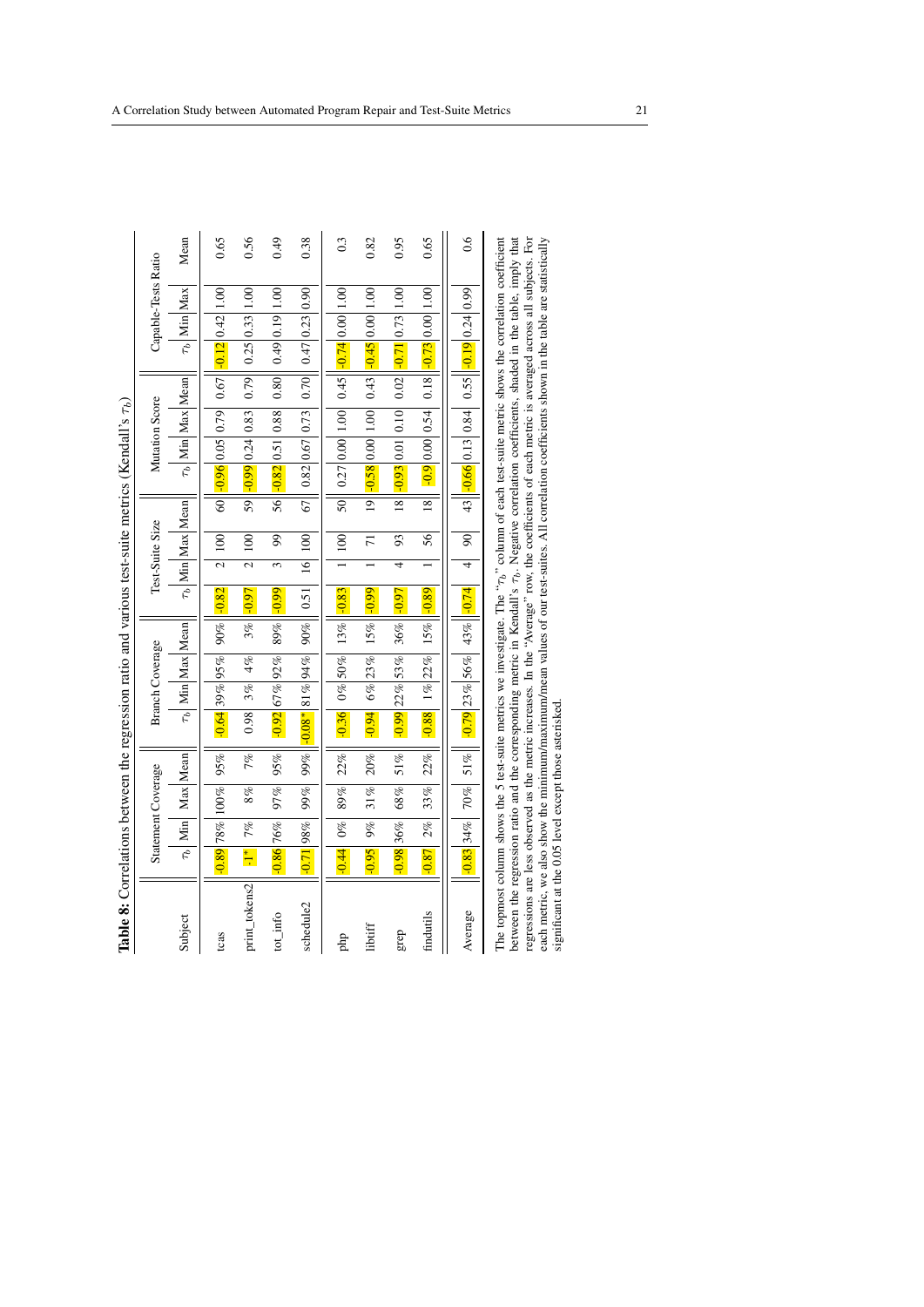<span id="page-21-0"></span>

| Table 9: SemFix experiments: correlations between the regression ratio and various test-suite metrics                                                                                                                                                                                                                                                                                                                                                                                                                                                                                                                                                         |               |            |                      |     |                   |    |                        |        |                                                 |                 |               |                      |                                                                                       |                      |      |                                                                               |                 |                     |
|---------------------------------------------------------------------------------------------------------------------------------------------------------------------------------------------------------------------------------------------------------------------------------------------------------------------------------------------------------------------------------------------------------------------------------------------------------------------------------------------------------------------------------------------------------------------------------------------------------------------------------------------------------------|---------------|------------|----------------------|-----|-------------------|----|------------------------|--------|-------------------------------------------------|-----------------|---------------|----------------------|---------------------------------------------------------------------------------------|----------------------|------|-------------------------------------------------------------------------------|-----------------|---------------------|
|                                                                                                                                                                                                                                                                                                                                                                                                                                                                                                                                                                                                                                                               |               |            | Statement Coverage   |     |                   |    | <b>Branch Coverage</b> |        |                                                 | Test-Suite Size |               |                      |                                                                                       | Mutation Score       |      |                                                                               |                 | Capable-Tests Ratio |
| Subject                                                                                                                                                                                                                                                                                                                                                                                                                                                                                                                                                                                                                                                       |               |            | r   Min   Max   Mean |     |                   |    | r   Min   Max   Mean   |        |                                                 |                 |               | r   Min   Max   Mean |                                                                                       | r   Min   Max   Mean |      |                                                                               | $r$   Min   Max | Mean                |
| tcas                                                                                                                                                                                                                                                                                                                                                                                                                                                                                                                                                                                                                                                          |               | $-0.9$ 78% | 100%                 | 95% | $-0.62$ 39% 95%   |    |                        | 90%    | $-0.79$                                         | 2               | 100           | 59                   | $\left  \frac{0.73}{0.05} \right  0.05$                                               |                      |      | $0.67$   $-0.01$   0.42   1.00                                                |                 | 0.646               |
| print_tokens2                                                                                                                                                                                                                                                                                                                                                                                                                                                                                                                                                                                                                                                 | $\frac{*}{1}$ | $7\%$      | $ 8\% $              |     | $7\%$ 0.46*       | 3% | 4%                     | 3%     | $-0.69$                                         |                 | 4 100         |                      | $60$   $-0.97$   0.49   0.83                                                          |                      | 0.80 | $0.66$ $0.36$ 1.00                                                            |                 | 0.554               |
| schedule2                                                                                                                                                                                                                                                                                                                                                                                                                                                                                                                                                                                                                                                     | $-0.35*$ 98%  |            | $99\%$               |     | 99% 0.64* 82% 93% |    |                        | $90\%$ | $-0.3*$                                         | 16              | 00            | $\frac{68}{1}$       | 0.86 0.67 0.73                                                                        |                      | 0.70 | $\left  \frac{\text{-0.53}}{\text{-0.53}} \right $ 0.23 $\left  0.69 \right $ |                 | 0.374               |
| libtiff                                                                                                                                                                                                                                                                                                                                                                                                                                                                                                                                                                                                                                                       | $-0.82$       | 6%         | $31\%$               | 23% | $-0.81$           |    | $4\%$ 23%              |        | $17\%$   $-0.87$                                |                 | $\frac{1}{4}$ | $\overline{27}$      | $\mid 0.37 \mid 0.00 \mid 1.00 \mid$                                                  |                      | 0.45 | $-0.83$ 0.00 1.00                                                             |                 | 0.824               |
| Average                                                                                                                                                                                                                                                                                                                                                                                                                                                                                                                                                                                                                                                       | $-0.77$   47% |            | 59%                  | 56% | $-0.08$ 32% 54%   |    |                        |        | $50\%$ $\left  \frac{-0.66}{5.75} \right $ 93.5 |                 |               | $\overline{53}$      | $\mid$ -0.30 $\mid$ 0.30 $\mid$ 0.84 $\mid$ 0.66 $\mid$ -0.18 $\mid$ 0.25 $\mid$ 0.92 |                      |      |                                                                               |                 | 0.6                 |
| the regression ratio and the corresponding metric in Pearson's r. Negative correlation coefficients, shaded in the table, imply that regressions are less<br>observed as the metric increases. In the "Average" row, the coefficients of each metric is averaged across all subjects. For each metric, we also show the<br>minimum/maximum/mean values of our test-suites. All correlation coefficients shown in the table are statistically significant at the 0.05 level except those<br>The topmost column shows the 5 test-suite metrics we investigate. The "r" column of each test-suite metric shows the correlation coefficient between<br>asterisked |               |            |                      |     |                   |    |                        |        |                                                 |                 |               |                      |                                                                                       |                      |      |                                                                               |                 |                     |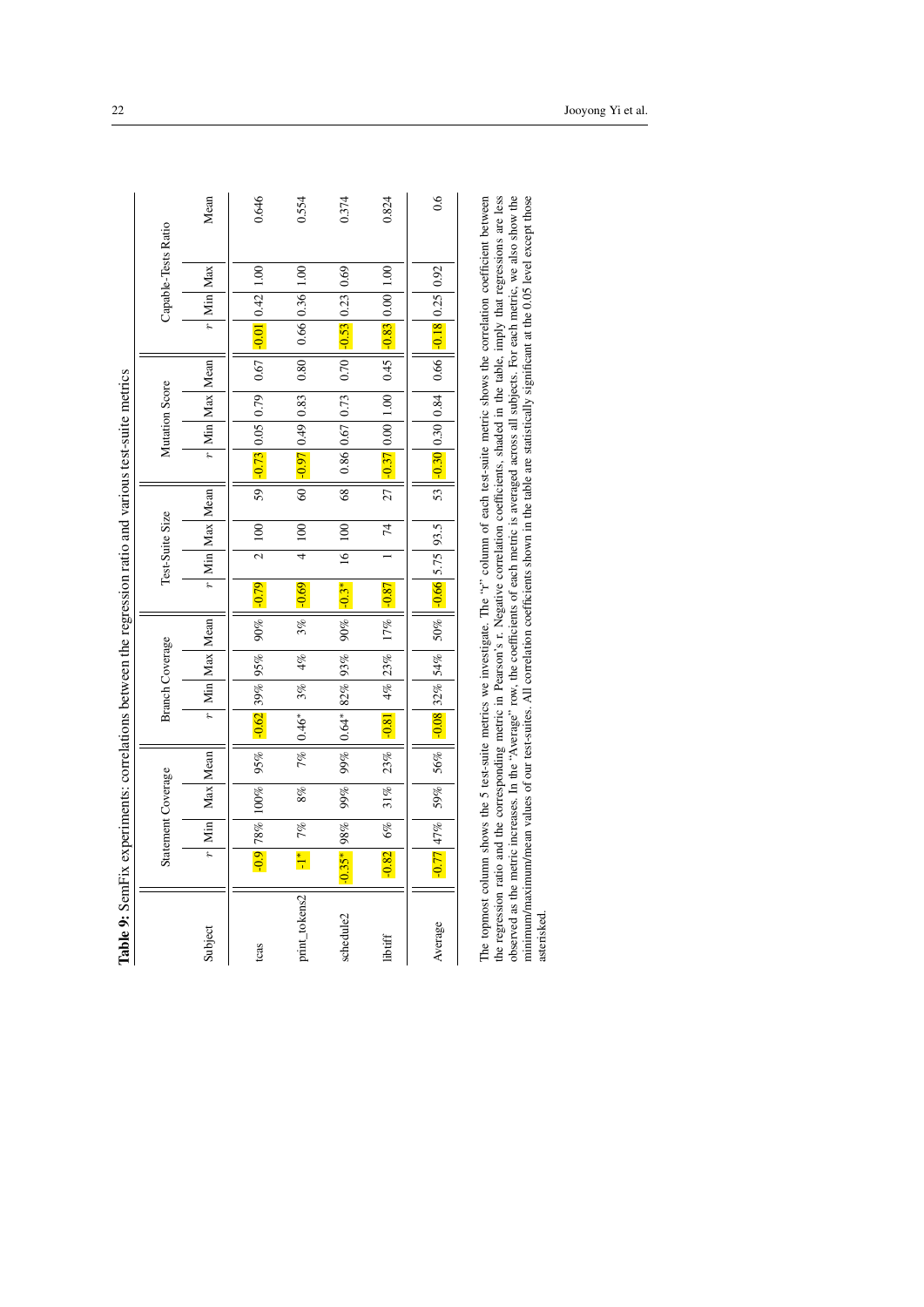<span id="page-22-0"></span>

| Metric                |            |       |         | Statement    Branch    Test-Suite    Mutation    Capable-Tests<br>  Coverage    Coverage    Size    Score    Ratio |
|-----------------------|------------|-------|---------|--------------------------------------------------------------------------------------------------------------------|
| Avg. Ranking $  $ 1.5 | $4 \qquad$ | 12.75 | 1, 3.75 |                                                                                                                    |

Table 10: Average rankings of test-suite metrics (SemFix)

as significant. Statistical fault localization [\(Jones et al, 2002;](#page-27-10) [Liblit et al, 2003\)](#page-28-10) is employed in both tools. Still, the concrete fault localization techniques employed in these two tools are not exactly identical with each other.

Note that the objective of this additional SEMFIX experiments is to see if our findings obtained from the GENPROG experiments also hold when a different repair algorithm is used. We emphasize that comparing the performance of GENPROG and SEMFIX is not the purpose of this study. In fact, comparing correlation coefficients between the two tools does not determine the winner. One tool may show a stronger correlation with the test-suite quality than the other tool, while it still generates regression-causing repairs more frequently.

Table [9](#page-21-0) shows the correlations between the regression ratio observed in the SEMFIX experiments and various test-suite metrics. We used the same test-suites as used in our GEN-PROG experiments. In general, the results are similar to those obtained from the GENPROG experiments. As in the GENPROG experiment, negative correlations between regression ratio and the traditional test-suite metrics (statement coverage, branch coverage, test-suite size, and mutation score) are observed in the majority of cases. In particular, statement coverage and test-suite size are negatively correlated with regression ratio in all subjects. Mutation score shows negative correlations except in schedule2, similar to the GENPROG experiment. While branch coverage shows positive correlations in two subjects (print\_tokens2 and schedule2), these results are not statistically significant ( $p > 0.05$ ).

Similar to the GENPROG experiment, we compute the average ranking of each testsuite metric and show the result in Table [10.](#page-22-0) Recall that in each subject, the metric whose correlation coefficient is the smallest is ranked first. Statement coverage again is ranked highest as in our GENPROG experiment. The rest of the metrics are, on average, ranked lower than test-suite size.

Our experimental results from SEMFIX generally coincide with our finding from the GENPROG experiment, despite the differences in repair algorithms and fault localization techniques. The traditional test-suite metrics are, overall, negatively correlated with regression ratio, similar to our GENPROG experimental results. In particular, statement coverage is again shown to be most strongly correlated with regression ratio.

# 6 Threats to Validity

External: Subjects, Test Universes, Mutants, and Repair Tools. Our findings may not generalize to other subjects, although our subjects consist of various software projects of different sizes, extracted from diverse sources (SIR, GenProg, and CoREBench) that contain seeded bugs (SIR), actual bugs (GenProg), and actual regression bugs (CoREBench). Similarly, our test universes may not be representative of the whole test case population, which is theoretically infinite. In general, the larger a test universe is, the more likely regressions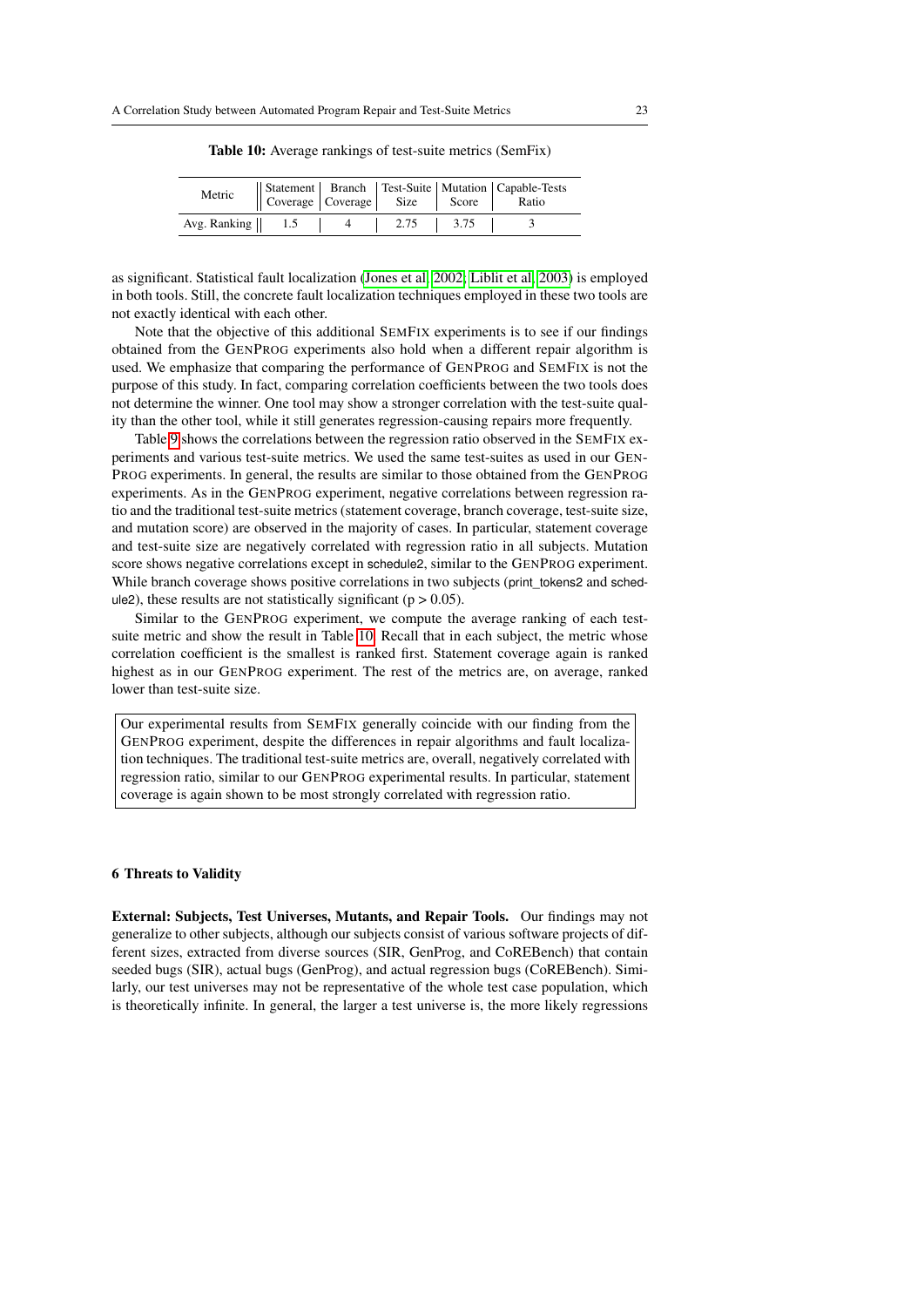are observed when testing a repaired program. To mitigate this threat, we selected subjects that have a large number of test cases.

Similarly, the use of 1-hour timeout also threatens the external validity of our experimental results. Results may vary depending on which timeout is used in the experiments. The external validity of our mutants are also similarly threatened, because in large subjects, we randomly sampled 1–3% of mutants to be able to deal with the large size of the mutant population (for SIR subjects whose sizes are smaller, we used the whole mutant population). The relatively weak correlation between mutation score and regression ratio as compared to other test-suite metrics may be due to the difference between mutation testing and automated program repair. Repair candidates generated from an automated program repair tool are not necessarily identical with or similar to mutants generated from a mutation testing tool. Also, an automated program repair tool modifies only suspicious program locations, whereas mutation testing does not consider the suspiciousness of program locations when sampling mutants. Our results obtained with randomly sampled mutants is, despite its limitations, still interesting from practical point of view, because mutant sampling is a common approach taken in mutation testing to deal with a large number of mutants practically. One way to mitigate the threats posed by sampled mutants is to change the sampling rate and see if similar results are maintained. We leave this investigation as future work.

Lastly, a repair tool affects the experimental results, and different results may be obtained when a different repair tool is used. To mitigate this threat, we also conducted an additional experiment with SEMFIX, and observed that the overall results are similar to the results from our main experiment. Note that SEMFIX uses a fundamentally different repair approach from GENPROG used for our main experiment.

Internal: Correctness of Tools. Our findings are based on the raw data generated by various tools, i.e, GCOV, GENPROG, SEMFIX, and PROTEUM, where the latter three tools are research prototypes. We also modified PROTEUM because the original PROTEUM cannot handle any of our non-SIR subjects. In order not to exacerbate this threat, our modification to PROTEUM is minimally restricted to its parser.

### 7 Related Work

# <span id="page-23-0"></span>7.1 Empirical Studies on Automated Program Repair and Test Suites

Automatically generated repairs cause regressions essentially because the space of plausible repairs (repairs that pass all tests of a given test-suite) is larger than the space of correct repairs [\(Long and Rinard, 2016a\)](#page-28-4). Obviously, not all repairs that pass a given test-suite are correct repairs. After all, automatically generated repairs can be overfit to the test-suite available to a repair system [\(Smith et al, 2015\)](#page-29-5). To prevent more efficiently a repair system from generating incorrect repairs, a stronger test-suite is necessary [\(Long and Rinard,](#page-28-4) [2016a\)](#page-28-4). However, Long and Rinard do not investigate *how* to improve a test-suite. Meanwhile, Smith et al. report a positive correlation between test-suite  $size^{12}$  $size^{12}$  $size^{12}$  and the reliability of repairs [\(Smith et al, 2015\)](#page-29-5). Their experiments are conducted with small student programs  $(\leq 23$  LoC), and other test-suite metrics such as statement/branch coverage and mutation score are not investigated. More recently, Kong et al. investigate 9 SIR subjects and report a similar correlation between test-suite size and the reliability of repairs [\(Kong et al, 2015\)](#page-27-7).

<span id="page-23-1"></span><sup>&</sup>lt;sup>12</sup> The "coverage" referred to in [\(Smith et al, 2015\)](#page-29-5) essentially means how many tests of a given testuniverse are covered.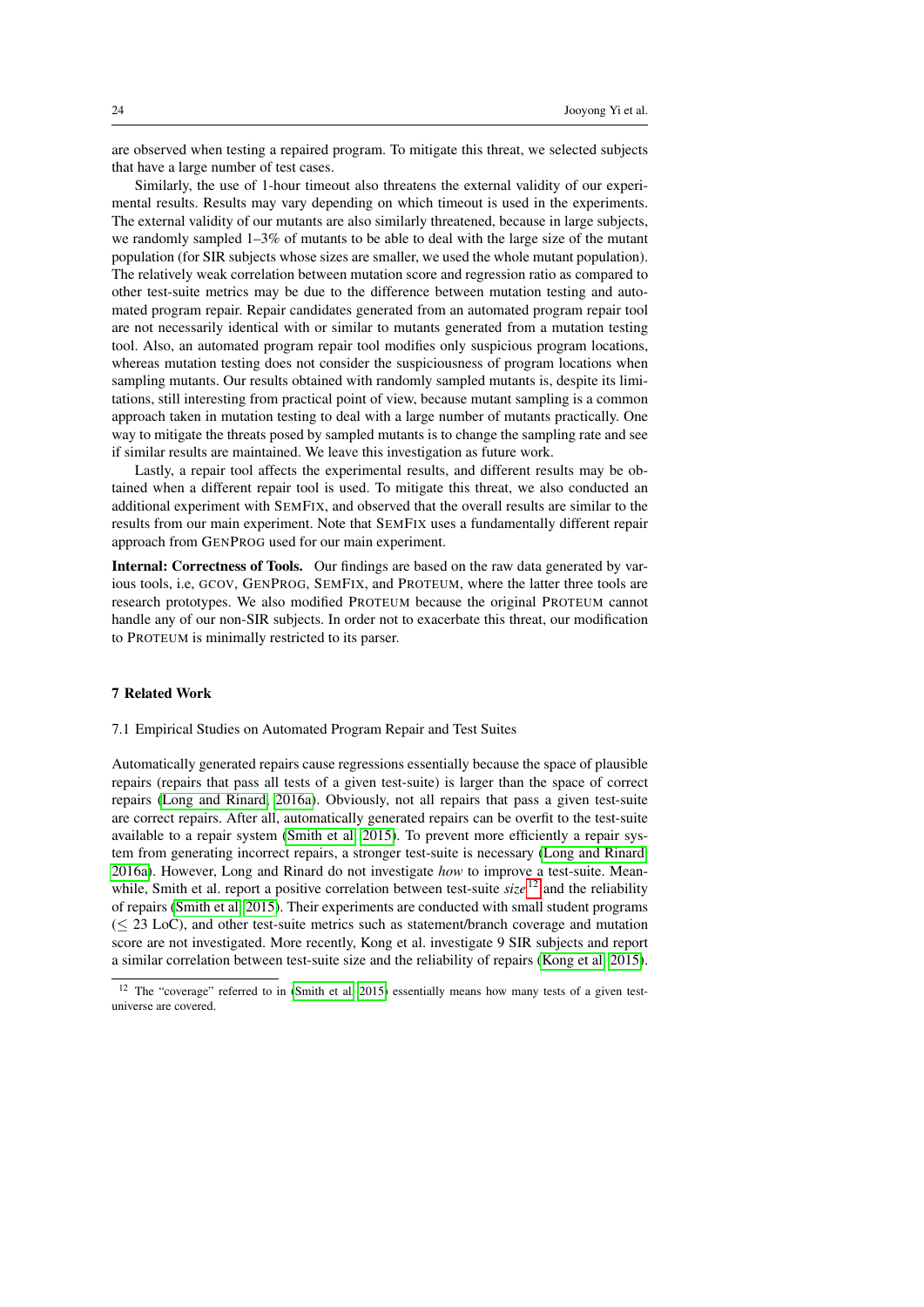Another small-scale empirical study was performed by Assiri and Bieman with 4 SIR subjects ( $\leq$  565 LOC) [\(Assiri and Bieman, 2014\)](#page-26-0). One of their main findings is that branch coverage-adequate test-suites tend to be more effective in controlling regression errors than statement coverage-adequate test-suites. As discussed in Section [5.2,](#page-13-1) our result that statement coverage is most strongly correlated with regression ratio should not be confused with comparing coverage-adequate test suites. Our result implies that when a test-suite is neither statement coverage-adequate nor branch coverage-adequate, improving the statement coverage of the test-suite is more likely to improve the reliability of repairs than improving branch coverage. Meanwhile, if there are already a statement coverage-adequate test-suite and a branch coverage-adequate test-suite, using the branch coverage-adequate test-suite appear to be better [\(Assiri and Bieman, 2014\)](#page-26-0). However, this result is obtained from 4 small SIR subjects, and whether this result can be extended to large real-world software is not shown. In fact, test-suites of real-world software are usually not coverage-adequate, which is also the case for our real-world subjects.

We for the first time perform a correlation study between various test-suite metrics and the reliability of generated repairs. Large real-world software and their test-suites are investigated in our correlation study unlike previous correlation studies.

Apart from the aforementioned studies on test-suite quality, the quality of an individual test can also affect the quality of automatically generated repair. For instance, if a test oracle is weak, a generated repair may not fix the bug manifested by the test [\(Qi et al, 2015\)](#page-29-6). To improve the quality of generated repairs, both the quality of the individual test and the quality of the test-suite should be improved.

The quality of a test-suite have long been the subject of research in software testing. There is a large body of research on identifying/generating/maintaining effective and efficient test-suites, in particular in terms of bug finding [\(Andrews et al, 2006;](#page-26-5) [Cadar et al,](#page-26-2) [2008;](#page-26-2) [Cadar and Engler, 2005;](#page-26-6) [Godefroid et al, 2005;](#page-27-11) [Miller and Spooner, 1976;](#page-28-11) [Shoenauer](#page-29-8) [and Xanthakis, 1993\)](#page-29-8). More recently, other applications of test-suites other than bug finding such as fault localization have attracted the attention of researchers, and thereafter appropriate attributes of these unconventional applications have been studied [\(Baudry et al, 2006;](#page-26-4) [Artzi et al, 2010\)](#page-26-3).

While improving the quality of the test-suite provides a *proactive* measure to improve the repair quality, regression test generation techniques can provide a *reactive* measure [\(Böhme et al, 2013a,](#page-26-7)[b;](#page-26-8) [Person et al, 2011;](#page-28-12) [Santelices et al, 2008\)](#page-29-9). A generated repair induces program changes. These changes can be stress-tested automatically with regression test generation techniques that are specifically directed towards these repair-related changes. In future, we envision automated repair techniques that integrate regression test generation techniques to detect regression-introducing repairs and simultaneously improve the quality of the test-suite.

#### <span id="page-24-0"></span>7.2 Automated Program Repair Approaches

Automated program repair approaches can be broadly classified into a search-based approach and a constraint-based approach. The search-based repair approach, also often called the generate-and-validate approach, navigates a set of repair candidates explicitly through a search algorithm such as genetic programming, whereas the constraint-based approach constructs repair constraints that should be satisfied by a repair and symbolically searches for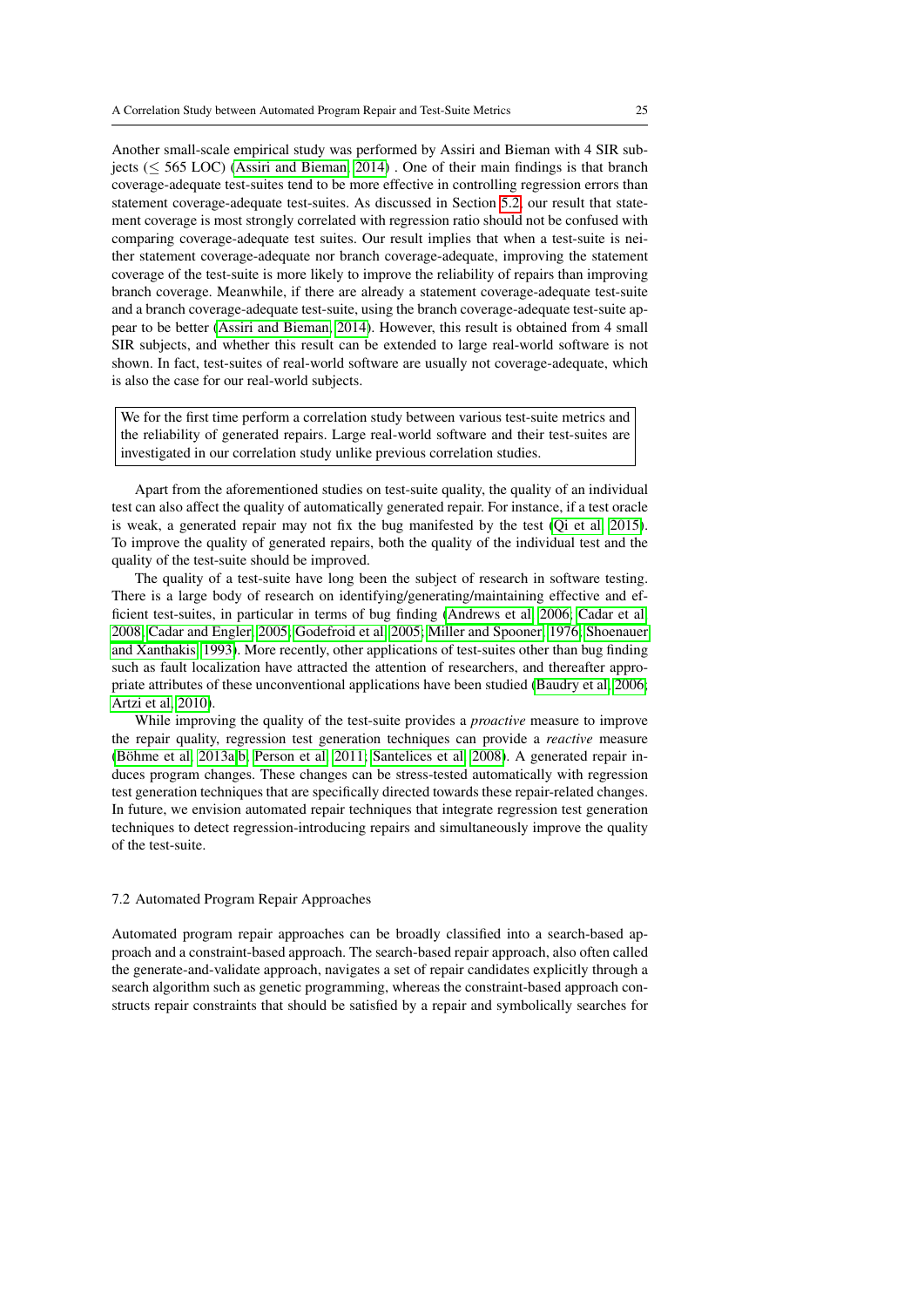a repair satisfying the repair constraint using a theorem prover (typically, an SMT solver). GENPROG [\(Weimer et al, 2013;](#page-29-0) [Le Goues et al, 2012b\)](#page-27-1) and SEMFIX [\(Nguyen et al, 2013\)](#page-28-0), used in our experiments, are first repair systems employing the search-based and constraintbased repair approach, respectively.

More recent search-based repair systems include RSRepair, SPR, Prophet, SearchRepair, and a system of Debroy and Wong. The system of [Debroy and Wong](#page-27-12) [\(2014\)](#page-27-12) uses mutation operators to generate a repair. RSRepair [\(Qi et al, 2014\)](#page-29-4) employs a random search algorithm to search for a repair. SPR [\(Long and Rinard, 2015\)](#page-28-13) employs an efficient staged repair search algorithm (instead of directly editing a program, SPR first checks whether a certain class of edits defined by an edit schema contains a repair, and generates an edit only when a repair can be instantiated from the edit schema). Prophet [\(Long and Rinard,](#page-28-14) [2016b\)](#page-28-14) employs a machine learning algorithm to prioritize a patch candidate similar to human patches. The idea of using human patches was first suggested in PAR [\(Kim et al, 2013\)](#page-27-2) where patch templates commonly observed in human patches are manually extracted and used to generate patches. SearchRepair [\(Ke et al, 2015\)](#page-27-6) searches a large database of code fragments for ones that are semantically similar to the defective code fragment and uses the found fragments to generate a repair for the defect. A related idea is to extract patterns of bad patches generated from automated repair systems (e.g., deleting an error-handling code to pass a test) to filter out similarly bad repairs [\(Tan et al, 2016\)](#page-29-10). We also mention that there is a repair system fixing specifically regression errors, using repair templates tailored for fixing regression errors [\(Tan and Roychoudhury, 2015\)](#page-29-11).

Meanwhile, more recent constraint-based repair systems include DirectFix, Angelix, and Nopol. DirectFix [\(Mechtaev et al, 2015\)](#page-28-6) generates minimal repairs (repairs that change the original program minimally) by reducing the program repair problem into a MaxSAT problem. It is shown that minimal repairs generated by DirectFix cause regression less frequently than SemFix-generated repairs. Angelix [\(Mechtaev et al, 2016\)](#page-28-3) transfers DirectFix techniques to large-scale real-world software such as a PHP interpreter and Heartbleedcontaining OpenSSL. While SemFix, DirectFix and Angelix repair buggy C programs, Nopol [\(Xuan et al, 2017\)](#page-29-2) is a constraint-based repair system for Java programs. Despite the advancement of these recent repair tools such as SPR and Angelix, they still inherit the same problem of their predecessors such as GENPROG and SEMFIX; that is, they also run a risk of generating repairs causing regressions, due to the incompleteness of a test-suite. Investigating whether our results are extended to these more recent tools is left as future work.

While most automated program repair approaches are test-driven (a test-suite is used as a specification), AutoFix [\(Pei et al, 2014\)](#page-28-1) uses program contracts such as pre/postconditions as a specification. Similarly, there are other specification-driven program repair techniques [\(He and Gupta, 2004;](#page-27-13) [Jobstmann et al, 2005;](#page-27-14) [Gopinath et al, 2011;](#page-27-15) [Könighofer](#page-27-16) [and Bloem, 2011;](#page-27-16) [Samimi et al, 2010;](#page-29-12) [Elkarablieh and Khurshid, 2008\)](#page-27-17). Apart from the preceding source-level repair techniques, there are also runtime error repairing techniques that recover from corrupted program states (e.g., null-derefernce) while the program is being executed [\(Perkins et al, 2009;](#page-28-15) [Long et al, 2014\)](#page-28-16).

#### 8 Conclusion

Many automated program repair tools use a test-suite as the specification of the software under repair. Thus, automated program repair tools may end up generating a repair that fails new tests that were not available at the time of repair, causing regressions. Indeed, our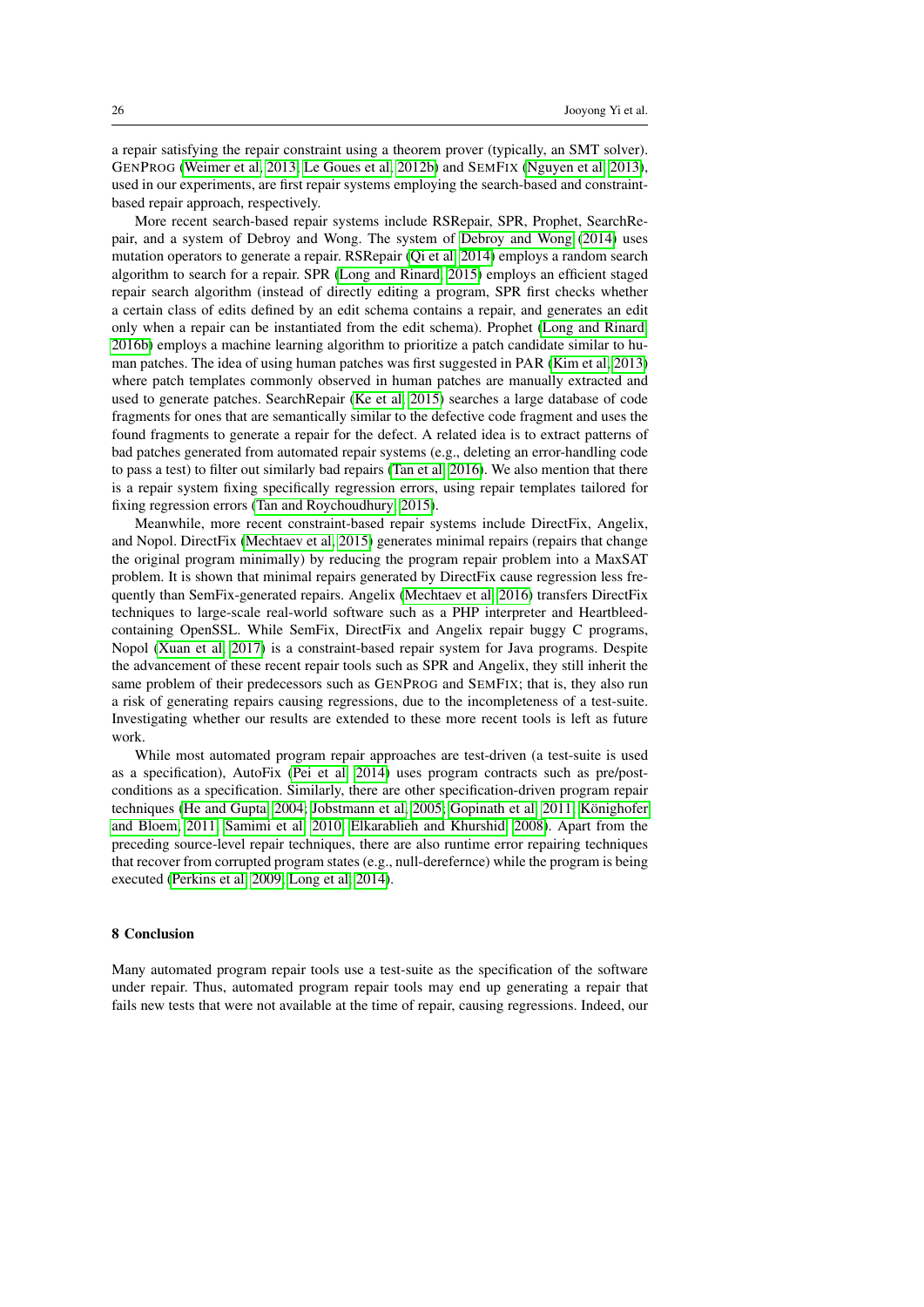experimental results show that regression in generated repairs is widespread. Our study is the largest to date to show how severe the regression problem of automatically generated repairs is. To address this problem, we in this paper investigate the possibility of using testsuite metrics proposed for software testing to control the regression ratio of automatically generated repairs. Overall, the results of our study are positive. Traditional test-suite metrics are generally negatively correlated with the regression ratio of repairs, implying that traditional test-suite metrics can also be used for automated program repair. In particular, statement coverage is shown to be most strongly correlated among the metrics we investigate, implying that to reduce the regression ratio, increasing statement coverage is generally more promising than improving branch coverage or mutation score.

Acknowledgements This research is supported in part by the National Research Foundation, Prime Minister's Office, Singapore under its National Cybersecurity R&D Program (TSUNAMi project, Award No. NRF2014NCR-NCR001-21) and administered by the National Cybersecurity R&D Directorate. The first author thanks Innopolis University for its support.

# **References**

- <span id="page-26-5"></span>Andrews JH, Briand LC, Labiche Y, Namin AS (2006) Using mutation analysis for assessing and comparing testing coverage criteria. IEEE Transactions on Software Engineering 32(8):608–624
- <span id="page-26-3"></span>Artzi S, Dolby J, Tip F, Pistoia M (2010) Directed test generation for effective fault localization. In: Proceedings of the 19th International Symposium on Software Testing and Analysis, ISSTA '10, pp 49–60
- <span id="page-26-0"></span>Assiri FY, Bieman JM (2014) An assessment of the quality of automated program operator repair. In: Proceedings of the 2014 IEEE Seventh International Conference on Software Testing, Verification and Validation, ICSE '14, pp 273–282
- <span id="page-26-4"></span>Baudry B, Fleurey F, Le Traon Y (2006) Improving test suites for efficient fault localization. In: Proceedings of the 28th International Conference on Software Engineering, ICSE '06, pp 82–91
- <span id="page-26-1"></span>Böhme M, Roychoudhury A (2014) CoREBench: Studying complexity of regression errors. In: Proceedings of the 2014 International Symposium on Software Testing and Analysis, ISSTA '14, pp 105–115
- <span id="page-26-7"></span>Böhme M, Oliveira BCdS, Roychoudhury A (2013a) Partition-based regression verification. In: Proceedings of the 2013 International Conference on Software Engineering, ICSE '13, pp 302–311
- <span id="page-26-8"></span>Böhme M, Oliveira BCdS, Roychoudhury A (2013b) Regression tests to expose change interaction errors. In: Proceedings of the 2013 Joint Meeting of the European Software Engineering Conference and the ACM SIGSOFT Symposium on the Foundations of Software Engineering, ESEC/FSE '13, pp 334–344
- <span id="page-26-6"></span>Cadar C, Engler D (2005) Execution generated test cases: How to make systems code crash itself. In: Proceedings of the 12th International Conference on Model Checking Software, SPIN '05, pp 2–23
- <span id="page-26-2"></span>Cadar C, Dunbar D, Engler D (2008) KLEE: Unassisted and automatic generation of highcoverage tests for complex systems programs. In: Proceedings of the 8th USENIX Conference on Operating Systems Design and Implementation, OSDI' 08, pp 209–224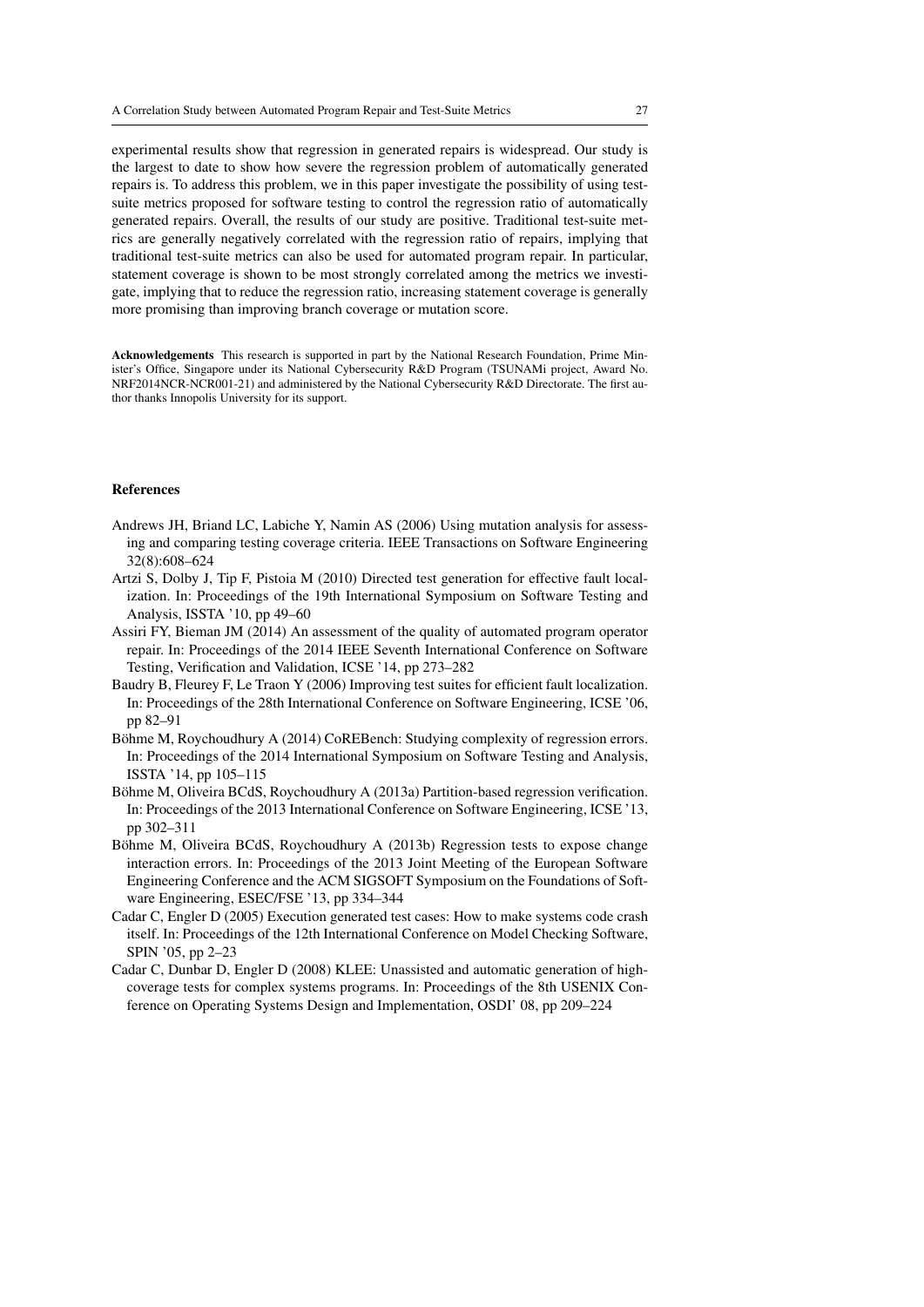- <span id="page-27-3"></span>Dallmeier V, Zeller A, Meyer B (2009) Generating fixes from object behavior anomalies. In: Proceedings of the 2009 IEEE/ACM International Conference on Automated Software Engineering, ASE '09, pp 550–554
- <span id="page-27-4"></span>Debroy V, Wong WE (2010) Using mutation to automatically suggest fixes for faulty programs. In: Proceedings of the Third International Conference on Software Testing, Verification and Validation, ICST '10, pp 65–74
- <span id="page-27-12"></span>Debroy V, Wong WE (2014) Combining mutation and fault localization for automated program debugging. Journal of Systems and Software 90:45–60
- <span id="page-27-5"></span>Do H, Elbaum SG, Rothermel G (2005) Supporting controlled experimentation with testing techniques: An infrastructure and its potential impact. Empirical Software Engineering 10(4):405–435
- <span id="page-27-17"></span>Elkarablieh B, Khurshid S (2008) Juzi: A tool for repairing complex data structures. In: Proceedings of the 30th International Conference on Software Engineering, ICSE '08, pp 855–858
- <span id="page-27-11"></span>Godefroid P, Klarlund N, Sen K (2005) DART: Directed automated random testing. In: Proceedings of the 2005 ACM SIGPLAN Conference on Programming Language Design and Implementation, PLDI '05, pp 213–223
- <span id="page-27-15"></span>Gopinath D, Malik MZ, Khurshid S (2011) Specification-based program repair using SAT. In: Proceedings of the 17th International Conference on Tools and Algorithms for the Construction and Analysis of Systems: Part of the Joint European Conferences on Theory and Practice of Software, TACAS '11/ETAPS '11, pp 173–188
- <span id="page-27-13"></span>He H, Gupta N (2004) Automated debugging using path-based weakest preconditions. In: Proceedings of the 7th International Conference on Fundamental Approaches to Software Engineering, FASE '04, pp 267–280
- <span id="page-27-8"></span>Jia Y, Harman M (2011) An analysis and survey of the development of mutation testing. IEEE Transactions on Software Engineering 37(5):649–678
- <span id="page-27-14"></span>Jobstmann B, Griesmayer A, Bloem R (2005) Program repair as a game. In: Proceedings of the 17th International Conference on Computer Aided Verification, CAV '05, pp 226–238
- <span id="page-27-10"></span>Jones JA, Harrold MJ, Stasko JT (2002) Visualization of test information to assist fault localization. In: Proceedings of the 24th International Conference on Software Engineering, ICSE '02, pp 467–477
- <span id="page-27-6"></span>Ke Y, Stolee KT, Le Goues C, Brun Y (2015) Repairing programs with semantic code search (t). In: Proceedings of the 2015 30th IEEE/ACM International Conference on Automated Software Engineering, ASE '15, pp 295–306
- <span id="page-27-9"></span>Kendall MG (1945) The treatment of ties in ranking problems. Biometrika 33(3):239–251
- <span id="page-27-2"></span>Kim D, Nam J, Song J, Kim S (2013) Automatic patch generation learned from humanwritten patches. In: Proceedings of the 2013 International Conference on Software Engineering, ICSE '13, pp 802–811
- <span id="page-27-7"></span>Kong X, Zhang L, Wong WE, Li B (2015) Experience report: How do techniques, programs, and tests impact automated program repair? In: Proceedings of the 2015 IEEE 26th International Symposium on Software Reliability Engineering, ISSRE '15, pp 194–204
- <span id="page-27-16"></span>Könighofer R, Bloem R (2011) Automated error localization and correction for imperative programs. In: Proceedings of the International Conference on Formal Methods in Computer-Aided Design, FMCAD '11, pp 91–100
- <span id="page-27-0"></span>Le Goues C, Dewey-Vogt M, Forrest S, Weimer W (2012a) A systematic study of automated program repair: Fixing 55 out of 105 bugs for \$8 each. In: Proceedings of the 34th International Conference on Software Engineering, ICSE '12, pp 3–13
- <span id="page-27-1"></span>Le Goues C, Nguyen T, Forrest S, Weimer W (2012b) GenProg: A generic method for automatic software repair. IEEE Transactions on Software Engineering 38(1):54–72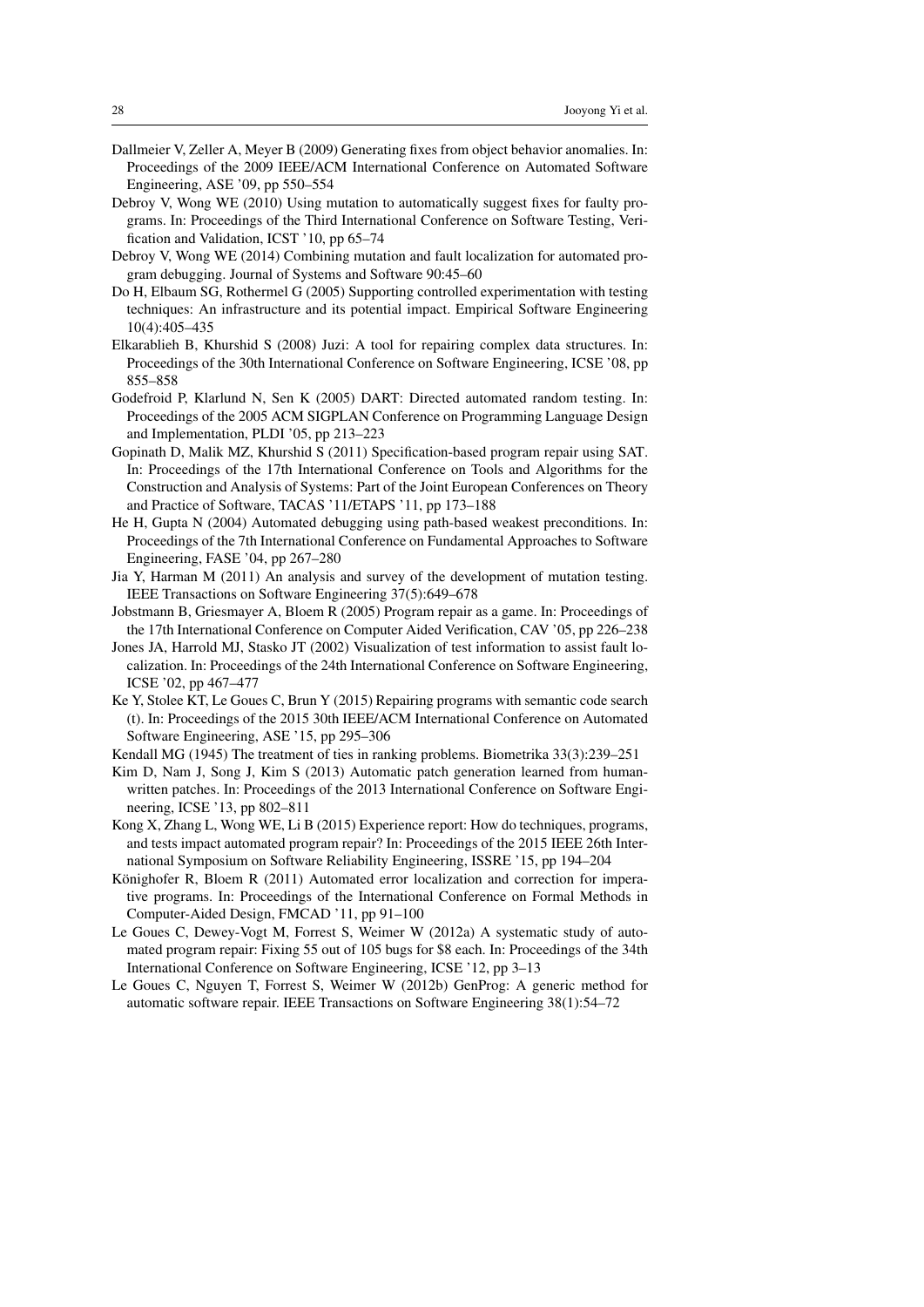- <span id="page-28-5"></span>Le Goues C, Forrest S, Weimer W (2013) Current challenges in automatic software repair. Software Quality Journal 21(3):421–443
- <span id="page-28-10"></span>Liblit B, Aiken A, Zheng AX, Jordan MI (2003) Bug isolation via remote program sampling. In: Proceedings of the ACM SIGPLAN 2003 conference on Programming Language Design and Implementation, PLDI '03, pp 141–154
- <span id="page-28-13"></span>Long F, Rinard M (2015) Staged program repair with condition synthesis. In: Proceedings of the 2015 Joint Meeting of the European Software Engineering Conference and the ACM SIGSOFT Symposium on the Foundations of Software Engineering, ESEC/FSE '15, pp 166–178
- <span id="page-28-4"></span>Long F, Rinard M (2016a) An analysis of the search spaces for generate and validate patch generation systems. In: Proceedings of the 38th International Conference on Software Engineering, ICSE '16, pp 702–713
- <span id="page-28-14"></span>Long F, Rinard M (2016b) Automatic patch generation by learning correct code. In: Proceedings of the 43rd Annual ACM SIGPLAN-SIGACT Symposium on Principles of Programming Languages, POPL '16, pp 298–312
- <span id="page-28-16"></span>Long F, Sidiroglou-Douskos S, Rinard M (2014) Automatic runtime error repair and containment via recovery shepherding. In: Proceedings of the 35th ACM SIGPLAN Conference on Programming Language Design and Implementation, PLDI '14, pp 227–238
- <span id="page-28-8"></span>Maldonado JC, Delamaro ME, Fabbri SCPF, Simão AdS, Sugeta T, Vincenzi AMR, Masiero PC (2001) Proteum: A family of tools to support specification and program testing based on mutation. In: Wong WE (ed) Mutation Testing for the New Century, Kluwer Academic Publishers, Norwell, MA, USA, pp 113–116
- <span id="page-28-6"></span>Mechtaev S, Yi J, Roychoudhury A (2015) DirectFix: Looking for simple program repairs. In: Proceedings of the 37th IEEE/ACM International Conference on Software Engineering, ICSE '15, pp 448–458
- <span id="page-28-3"></span>Mechtaev S, Yi J, Roychoudhury A (2016) Angelix: Scalable multiline program patch synthesis via symbolic analysis. In: Proceedings of the 38th International Conference on Software Engineering, ICSE '16, pp 691–701
- <span id="page-28-11"></span>Miller W, Spooner DL (1976) Automatic generation of floating-point test data. IEEE Transactions on Software Engineering 2(3):223–226
- <span id="page-28-7"></span>Namin AS, Andrews JH (2009) The influence of size and coverage on test suite effectiveness. In: Proceedings of the 8th International Symposium on Software Testing and Analysis, ISSTA '09, pp 57–68
- <span id="page-28-0"></span>Nguyen HDT, Qi D, Roychoudhury A, Chandra S (2013) SemFix: Program repair via semantic analysis. In: Proceedings of the 2013 International Conference on Software Engineering, ICSE '13, pp 772–781
- <span id="page-28-9"></span>Pearson K (1895) Note on regression and inheritance in the case of two parents. Proceedings of the Royal Society of London 58:240–242
- <span id="page-28-1"></span>Pei Y, Furia C, Nordio M, Wei Y, Meyer B, Zeller A (2014) Automated fixing of programs with contracts. IEEE Transactions on Software Engineering 40(5):427–449
- <span id="page-28-15"></span>Perkins JH, Kim S, Larsen S, Amarasinghe S, Bachrach J, Carbin M, Pacheco C, Sherwood F, Sidiroglou S, Sullivan G, Wong WF, Zibin Y, Ernst MD, Rinard M (2009) Automatically patching errors in deployed software. In: Proceedings of the ACM SIGOPS 22nd Symposium on Operating Systems Principles, SOSP '09, pp 87–102
- <span id="page-28-12"></span>Person S, Yang G, Rungta N, Khurshid S (2011) Directed incremental symbolic execution. In: Proceedings of the 32nd ACM SIGPLAN Conference on Programming Language Design and Implementation, PLDI '11, pp 504–515
- <span id="page-28-2"></span>Qi Y, Mao X, Lei Y (2013) Efficient automated program repair through fault-recorded testing prioritization. In: Proceedings of the 2013 IEEE International Conference on Software